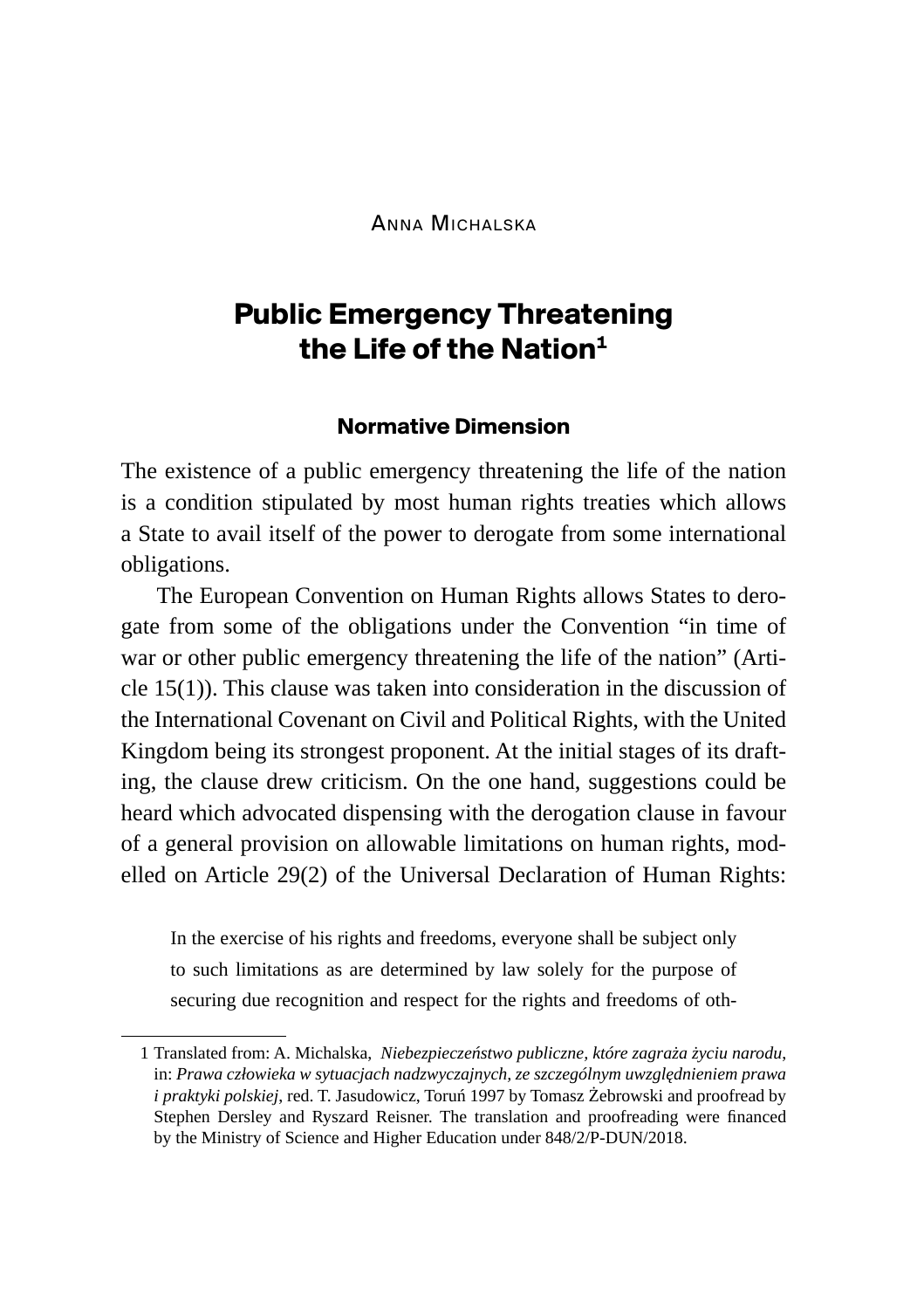ers and of meeting the just requirements of morality, public order and the general welfare in a democratic society.

On the other hand, suggestions were made that the derogation clause should be formulated as precisely as possible, so that States would be left with little discretion. In the Drafting Committee and Human Rights Commission, there were also opponents of any derogation clause, who argued that a treaty on human rights should not allow for a possibility to derogate from its obligations. Furthermore, animated discussions focused on the proposal to include in the derogation clause "war" or "natural disaster."<sup>2</sup> One of the arguments used in this case was that any mention of war in a human rights treaty could suggest that the UN accepted military conflicts. The Third Committee of the UN General Assembly was almost unanimous in its opinion that an international military conflict was a model case of "public emergency threatening the life of the nation." In the course of a discussion, an agreement was reached that the derogation clause also covered natural disasters.3 Finally, Article 4(1) of the Covenant was drafted to read as follows: "In time of public emergency which threatens the life of the nation…".

In turn, the American Convention on Human Rights in its Article 27(1) says, "In time of war, public danger, or other emergency that threatens the independence or security of a State Party…". This wording clearly differs from that of the European Convention and the Covenant, so it is surprising that the authoritative juristic literature has shown little interest in the American solution. The international documents that shall be discussed below rarely refer to the American Convention, either, while defining "public emergency."

In Article 30, the European Social Charter allows for derogation from the obligations stipulated in it "in time of war of other public emer-

<sup>2</sup> U.N. Doc.E/CN.4/SR.127.

<sup>3</sup> For a broader discussion, see M. Bossuyt, *Guide to the "travaux préparatoires" of the International Covenant on Civil and Political Rights*, Dordrecht 1987.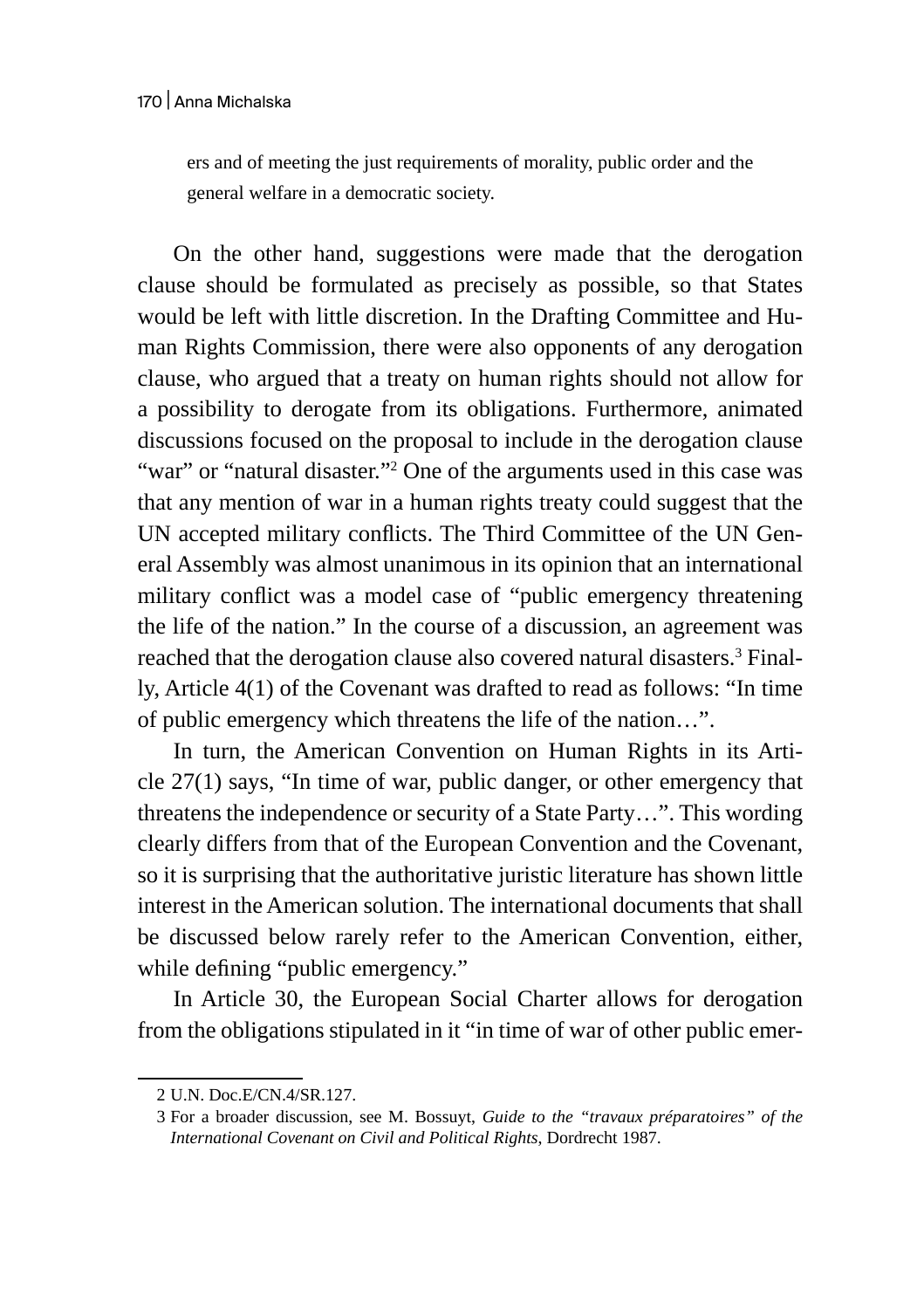gency threatening the life of the nation." The wording has been taken over *in extenso* from the European Convention, thus it can be reasonably expected that its interpretation made by the Commission and the Court of Human Rights will also be binding for the State Parties to the Charter. It is worth mentioning here that States have not availed themselves of this power so far, even when declaring a state of emergency and derogating from some obligations under the European Convention.

Derogation provisions referring to the clause "public emergency threatening the life of the nation" can be also found in OSCE documents. For instance, the Document of the Copenhagen Meeting (1990) contains the following clause "[…] any derogations from obligations relating to human rights and fundamental freedoms during a state of public emergency must remain strictly within the limits provided for by international law…" (Item 25). The Document of the Moscow Meeting (1991) says that:

The participating States confirm that any derogation from obligations relating to human rights and fundamental freedoms during a state of public emergency must remain strictly within the limits provided for by international law […]. The participating States will endeavour to refrain from making derogations from those obligations from which, according to international conventions to which they are parties, derogation is possible under a state of public emergency (Items 28.6 & 28.7).

In the Document of the Moscow Meeting, we can also find an attempt to lay down the conditions for declaring a state of emergency which is "[…] justified only by the most exceptional and grave circumstances, consistent with the State's international obligations […]."

The "public emergency" clause not only excuses the derogation of some international obligations as in the international instruments quoted above. The 1984 Convention against Torture and Other Cruel, Inhuman or Degrading Treatment or Punishment says, "No exceptional circum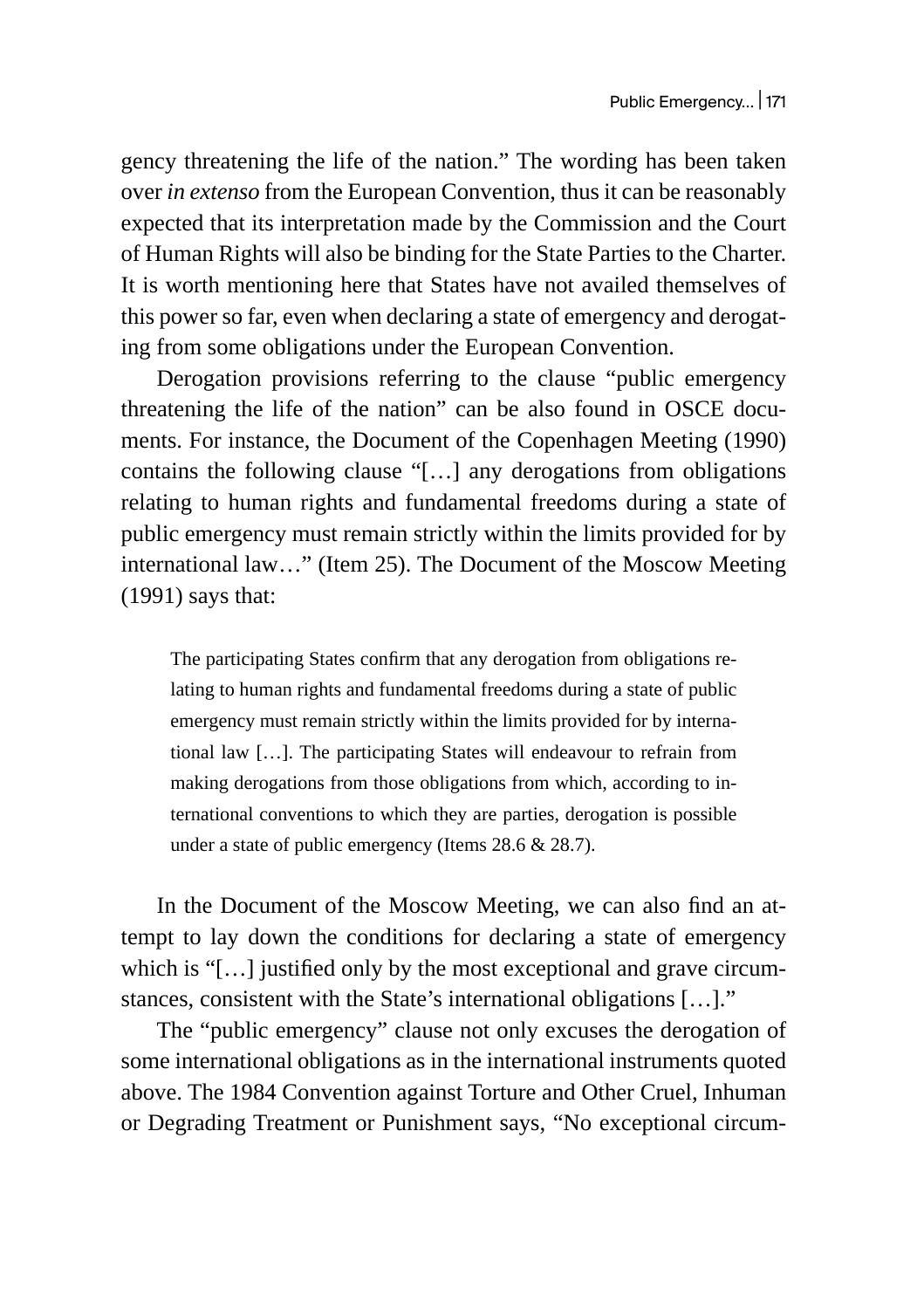stances whatsoever, whether a state of war or a threat of war, internal political instability or any other public emergency, may be invoked as a justification of torture" (Article 2(2)).

On the regional level, this principle is laid down in the Document of the Copenhagen Meeting, in which the participating States stress that "no exceptional circumstances whatsoever, whether a state of war or a threat of war, internal political instability or any other public emergency, may be invoked as a justification of torture" (Item 16.3). Moreover, the Covenant and both regional Conventions list the ban on torture among the provisions that cannot be derogated from under any circumstances.

The phrase "public emergency threatening the life of the nation", as any general clause, is subject to various interpretations. To attempt to determine some universal meaning of this clause, it is necessary to take into account the practice of States, the position of international bodies overseeing the implementation of human rights treaties, and the authoritative juristic literature.

# **The Practice of States**

Between 1985 and 1991, 80 States declared a state of emergency for a shorter or a longer period, which entailed the derogation from some international obligations in the sphere of human rights.4 The States being parties to the Covenant explained the reasons for their decisions in notifications to the Secretary-General under Article 4(3). Thus, they interpreted the phrase "public emergency threatening the life of the nation." Here are some examples:

• In connection with public riots threatening the stability of institutions, safety of the population and their property, and the nor-

<sup>4</sup> *Fifth revised annual report and list of States which, since 1 January 1985, have proclaimed, extended or terminated a state of emergency*, presented by Mr Leonardo Despouy, Special Rapporteur appointed pursuant to Economic and Social Council resolution 1985/37.E/CN.4/Sub.2/1992/Rev.1 (hereinafter: Despouy).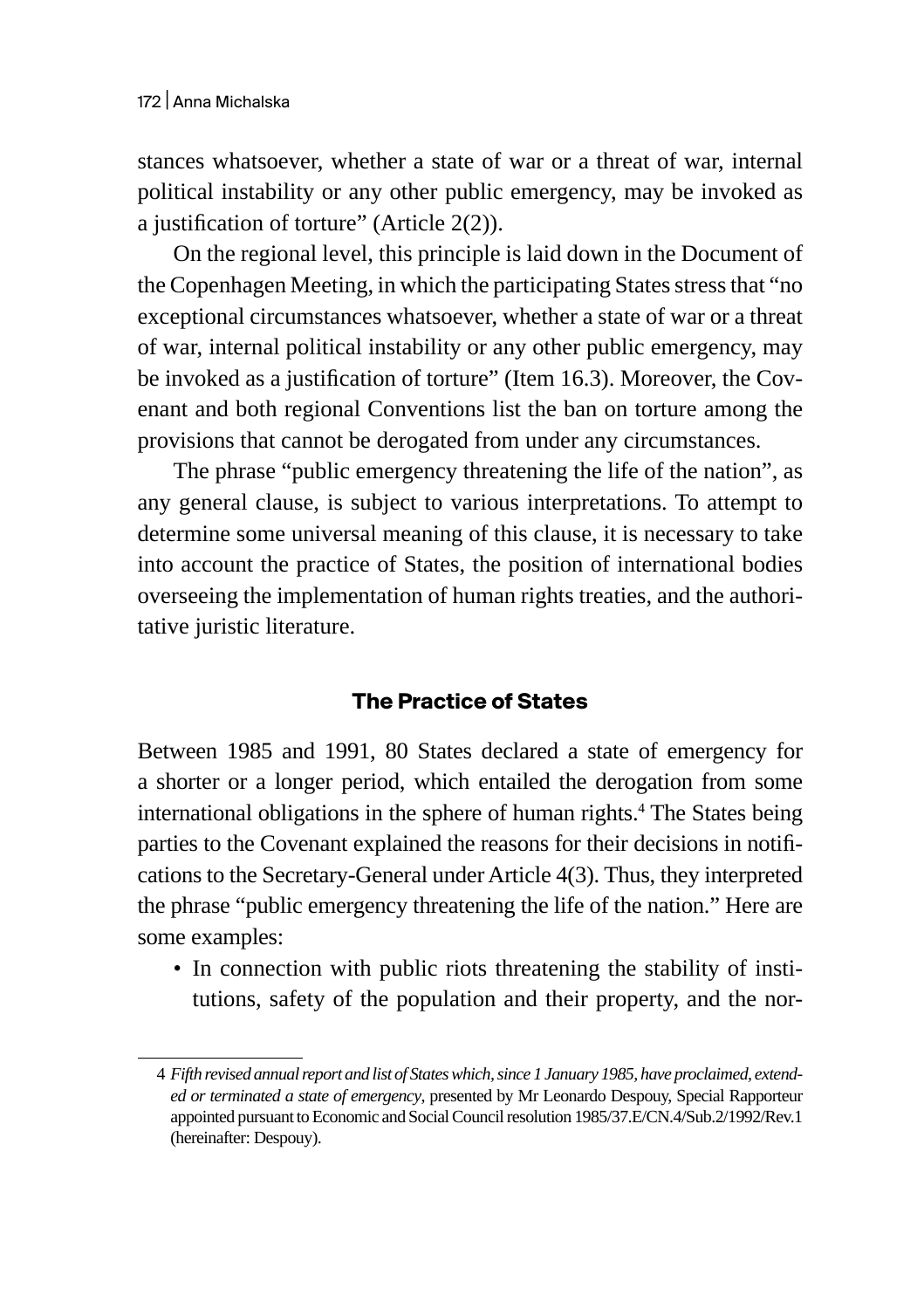mal functioning of public services (notification by Algeria of 19.06.1991).

- In connection with mass assaults and devastation of shops, vandalism and the use of firearms, with such acts seriously threatening the effective exercise of human rights and fundamental freedoms by the whole population (notification by Argentina of 12.06.1989).
- For the purpose of maintaining the rule of law, constitutional system, democracy and public order as well as continuing economic reforms and safeguarding against the hyperinflation that begins to threaten seriously the life of the country (notification by Bolivia of 29.10.1985).
- In connection with serious political and social unrest, including hyperinflation that affects the entire country; the need to modernise the structure of the State; illegal and terrorist activities of the extreme left; the activities of mafias smuggling narcotics (notification by Bolivia of 28.10.1986).
- For the purpose of protecting the public order in connection with the activities of the extremist groups that attempt to destabilise the government by force (notification by Chile of 7.09.1976).
- In connection with the escalation of terrorism that has caused the death of many people, trespassed on both public and private property, and seriously disturbed the economy (notification by Chile of 14.10.1984).
- Because of the activities of armed groups that attempt to destabilise the constitutional system by causing public disturbances (notification by Columbia of 11.04.1984).
- Due to terrorist activities headed by former high-ranking servicemen supported by extremist groups (notification by Ecuador of 17.03.1986).
- In consequence of illegal calls for a national strike which may lead to acts of vandalism, assaults on people and their property, and may disturb peace in the State and the exercise of civil rights (notification by Ecuador of 28.10.1987).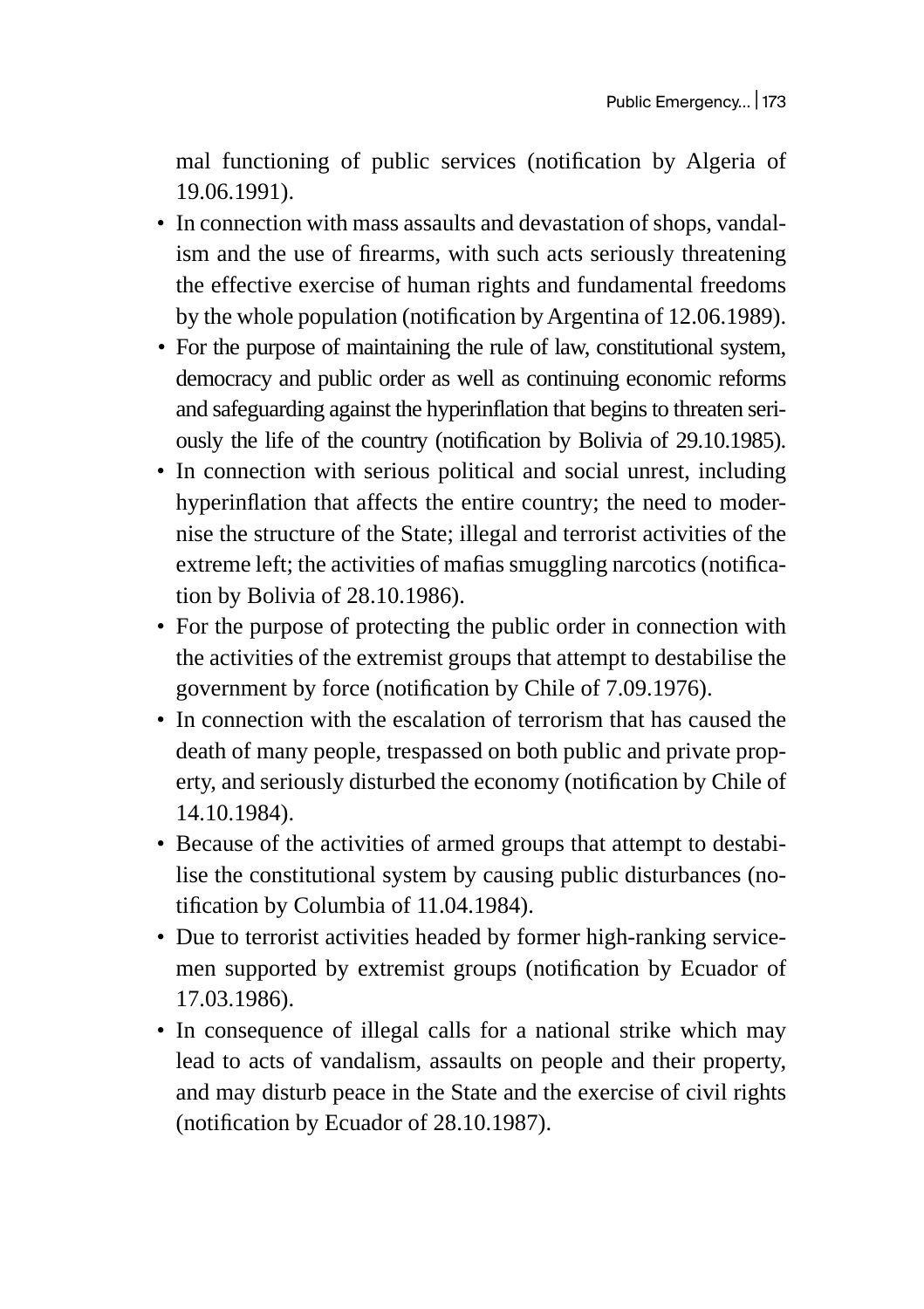- In connection with the danger of war, imminent danger of armed attacks, acts of terrorism as a result of which people perish (notification by Israel of 3.10.1991).
- In connection with the unjust, unlawful and immoral aggression by the United States against the Nicaraguan people and their revolutionary government. The Nicaraguan government points to the following circumstances: the presence of US forces in the border area, which poses the constant threat of a military intervention, the activity of illegal sabotage groups sponsored by the US government, a trade blockade and an economic crisis in the country, which causes a major deterioration of the living conditions of the whole population (notification by Nicaragua of 11.10.1985).
- In connection with violent clashes between demonstrators and police forces, and calls—by individuals and political groups—for acts of violence, causing human casualties and major damage to property. The emergency measures undertaken are aimed at restoring the rule of law and order, and the protection of the life, dignity and property of citizens and foreigners (notification by Panama of 11.06.1987).
- Because of the danger of a civil war, economic anarchy and the destabilisation of the State and social structures, for the purpose of protecting the supreme national interest (notification by Poland of 29.01.1982).
- Due to nationalistic demonstrations often accompanied by the use of firearms, which causes damage to State and private property and puts State institutions in danger (notification by the Russian Federation of 18.10.1988).
- Because of the activities of extremist groups which disturb the social order, increase hostility between nations, do not hesitate to mine roads, use firearms in populated areas and take hostages (notification by the Russian Federation of 17.01.1990).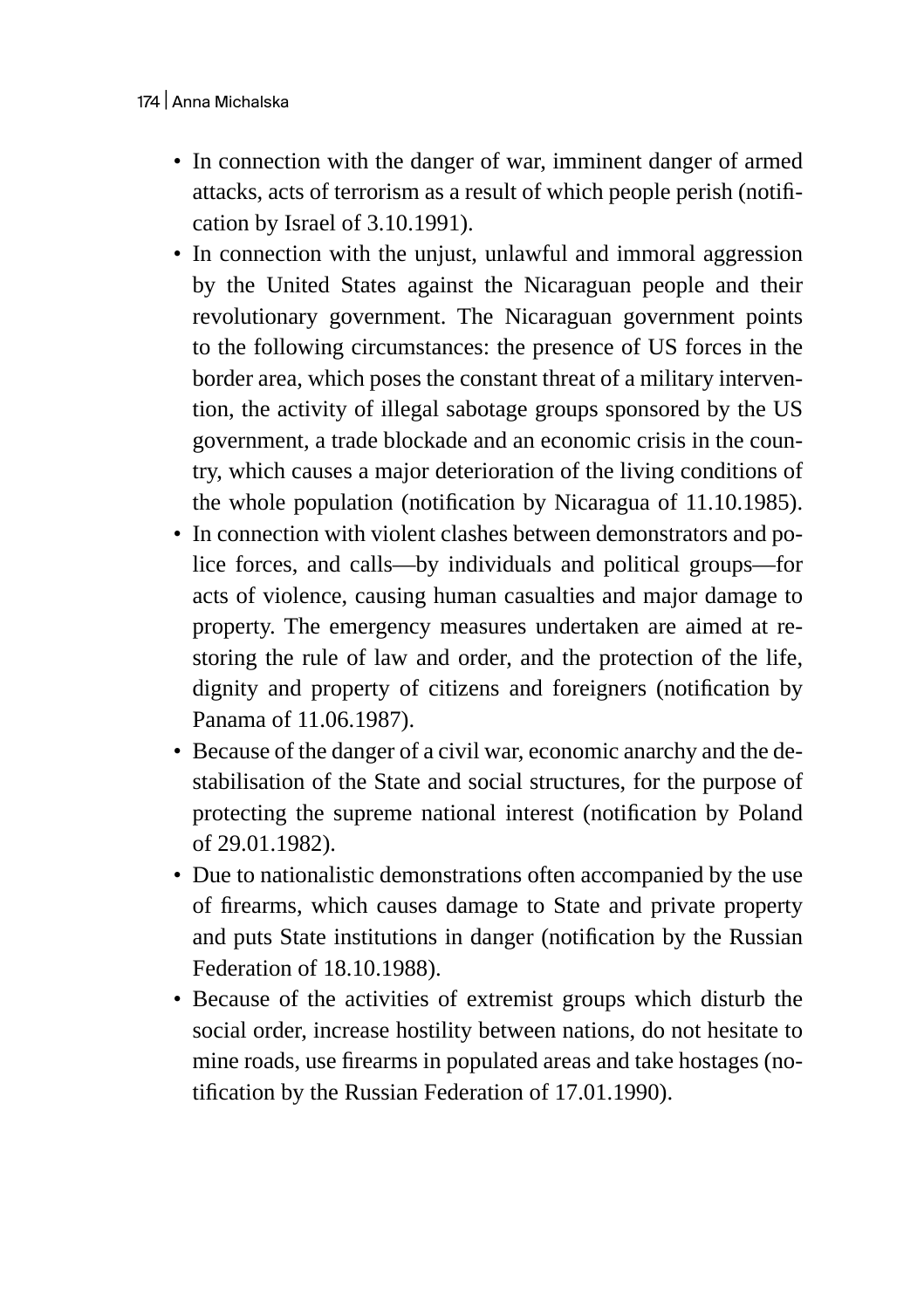The above examples of arguments used by States to justify their decisions to proclaim a state of emergency and derogate from human rights obligations are too weak a foundation to determine the meaning and scope of the phrase "public emergency threatening the life of the nation." This is due to the fact that the reasons for taking emergency measures vary greatly. Moreover, States rarely try to prove that events they invoke actually "threaten the life of the nation." This phrase sometimes merely serves the purpose of embellishing the notification document.

# **The Decisions of International Bodies**

# **The Position of the Human Rights Committee**

# A. The General Comments

The General Comments adopted on 2 July 1991 are an attempt to interpret Article 4 of the Covenant and specify the obligations of States under it. The Committee stresses that only few States give reasons for derogating from human rights in their reports. Measures taken under Article 4 are exceptional and may be applied as long as a threat to the life of the nation prevails. The short and laconic General Comments are essentially a repetition, using a slightly different style, of the Covenant, Article 4. Our aim to specify the meaning of the phrase "public emergency threatening the life of the nation" is not furthered in any way by the Comments. They do not contribute any new elements to its normative construction.

# B. Reports by States

The Committee's competence to examine the measures taken in the period of a state of emergency derives from Article 40(2) of the Covenant, which makes States report "difficulties affecting the implementation of the present Covenant." Adopted by the Committee, the "Guidelines" on the content and form of such reports do not specify any requirements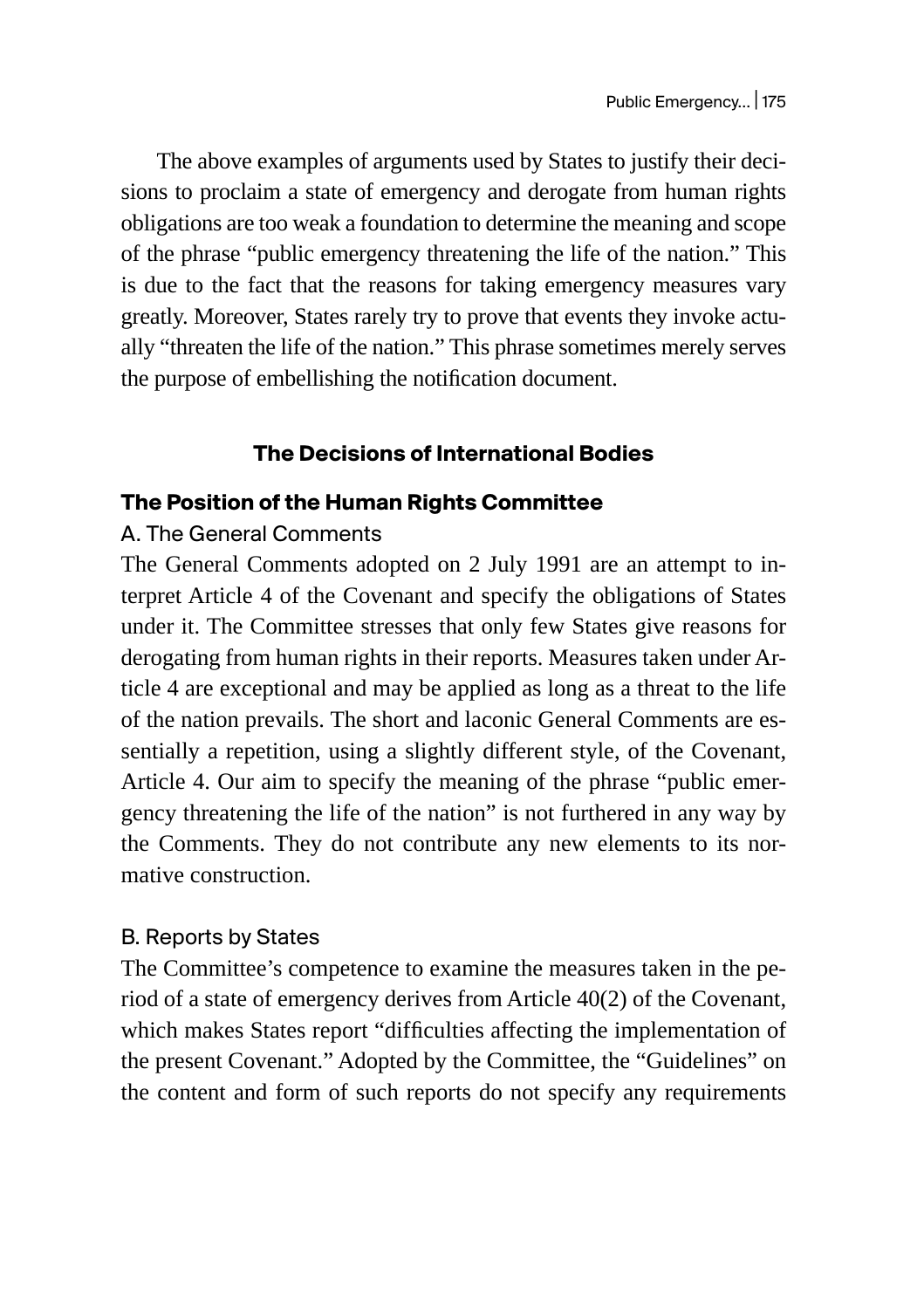as to what information ought to be submitted in relation to Article 4. In practice, States do not submit detailed information on the application of Article 4. What they as a rule do instead is merely quote the notification submitted to the Secretary-General.

In the course of discussions of reports, Committee members asked the representatives of States about the political, social and economic circumstances or the natural disasters justifying the proclamation of a state of emergency. They also inquired about the meaning, in relation to the internal law of particular States, of such phrases as "public order", "public safety", "public security", "national security", "international terrorism", "subversion", etc. The Committee, however, did not make any attempt to define the criteria of "public emergency threatening the life of the nation." The few attempts at a more thorough discussion that did take place took on a political hue and ended in a fiasco. For instance, in relation to the report of the United Kingdom mentioned earlier, the Soviet member of the Committee had doubts if terrorist attacks confined to a relatively small territory constituted a "public emergency threatening the life of the nation." In reply, the British representative argued that the existence of such an emergency was obvious and invoked the ruling of the European Court of Human Rights (see below).

The general wording of the supervisory powers of the Committee confined the discussion on the application of Article 4 to questions asked by particular members and prevented any conclusion being reached. The most popular view was that the State was obliged "to ascertain whether there was justification for each and every derogation under that article."5 However, Committee members did not study the reasons for a state of emergency given by particular States.

Indeed, it was the case that a state of emergency proclaimed pursuant to Article 4 of the Covenant was not studied by the Committee at all. The martial law declared in Poland in 1981 completely escaped the attention of the Committee, owing to the time limits for submitting

<sup>5</sup> E.g. in relation to the report by the United Kingdom; A/34/40, p. 55.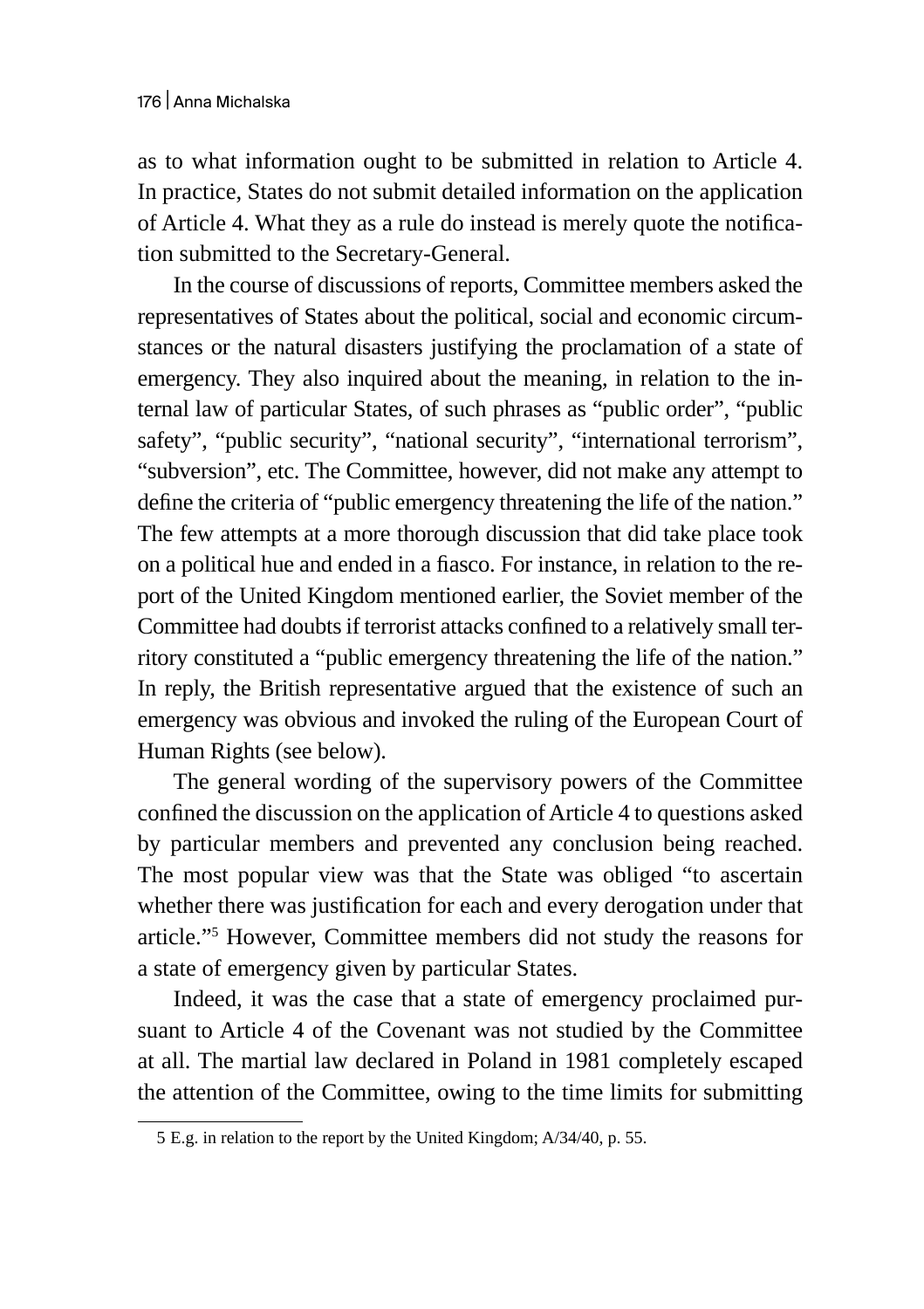periodic reports, which were fortunate for the government of People's Poland.

Beginning with April 1991 (41st Session), the Committee made it a practice to ask State Parties to submit urgently relevant information when human rights are threatened due to a state of emergency. Usually, States were given a three-month time limit for sending in explanations. Radical steps were taken by the Committee only in 1993, when during the 47th Session, Article 66 of its rules of procedure was amended by the addition of para. 2, reading as follows:

Requests for submission of a report under article 40, paragraph 1 (b), of the Covenant may be made in accordance with the periodicity decided by the Committee or at any other time the Committee may deem appropriate. In the case of an exceptional situation when the Committee is not in session, a request may be made through the Chairperson, acting in consultation with the members of the Committee.

In the same year (during the 49th Session), the Committee decided that if the analysis of a report submitted by a State under Article 40 of the Covenant led to the conclusion that there was a "grave human rights situation", it could ask the Secretary-General to inform of the situation competent UN bodies, including the Security Council.6

#### C. Individual Complaints

Considering individual complaints, the Committee studied *ex officio*, if circumstances called for it, if a State complied with the requirements of Article 4 of the Covenant. The Committee many times expressed the view that:

<sup>6</sup> *Report of the Human Rights Committee*, vol. I, G.A. Official Records, Forty-ninth Session, Supplement No. 40/A/49/40.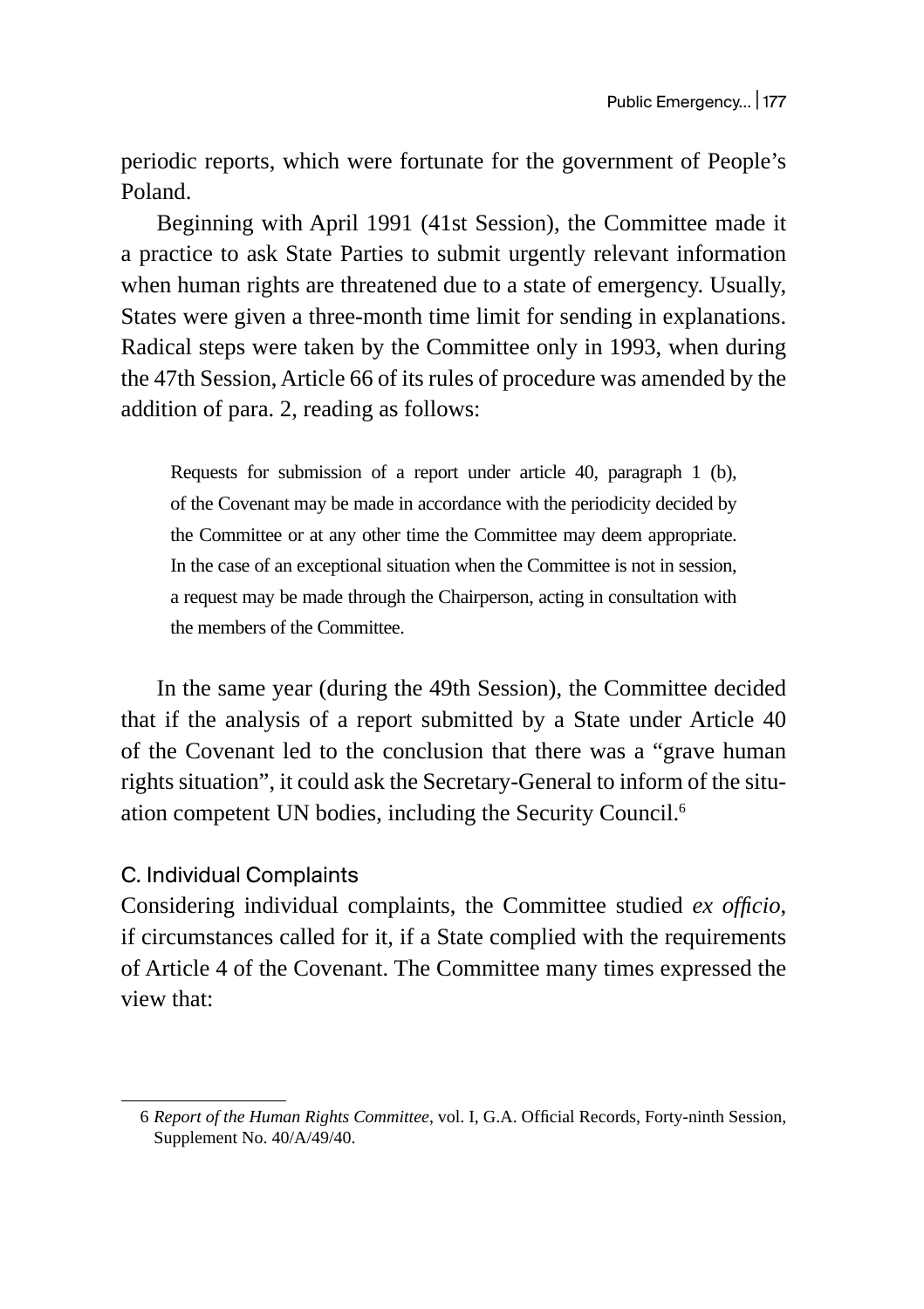[...] the State party concerned is duty-bound to give a sufficiently detailed account of the relevant facts when it invokes article 4(1) of the Covenant in proceedings under the Optional Protocol […]. In order to assess whether a situation of the kind described in article 4(1) of the Covenant exists in the country concerned, it needs full and comprehensive information.<sup>7</sup>

In connection with complaints against Uruguay, its government referred to the emergency measures it undertook in the submitted explanations. However, the Committee consistently argued that the State was duty-bound "[…] to give sufficiently detailed information on the relevant facts to show that the situation of the kind described in article 4(1) of the Covenant exists in the country concerned." In addition, it asserted that the State "has not made any submission of fact or law to justify such derogation."8

As far as the procedure of considering individual complaints is concerned, the Committee's view is that the burden of proof for the existence of "a public emergency threatening the life of the nation" lies with the State. In the strongest criticisms, the Committee expressed the view that "the reasons given in the official notification are insufficient to justify the derogations from rights…" The Committee demanded detailed information on the reasons for proclaiming a state of emergency but it neither studied nor commented on it.

# **The Decisions of the European Commission and the Court of Human Rights**

#### A. State complaints

State Parties to the European Convention took advantage of their right to derogate from human rights pursuant to Article 15, with some decisions

<sup>7</sup> Cf. Silva vs. Uruguay, complaint no. 34/1978, Doc. A/36/40; S. de Montejo vs. Columbia, complaint no. 64/1979, Doc. A/36/40.

<sup>8</sup> L. Weinberger Weisz vs. Uruguay, complaint no. 28/1978; L. Buffo Carballal vs. Uruguay, complaint no. 44/1979; D. Sallias de López vs. Uruguay, complaint no. 52/1979; Doc. A/36/40.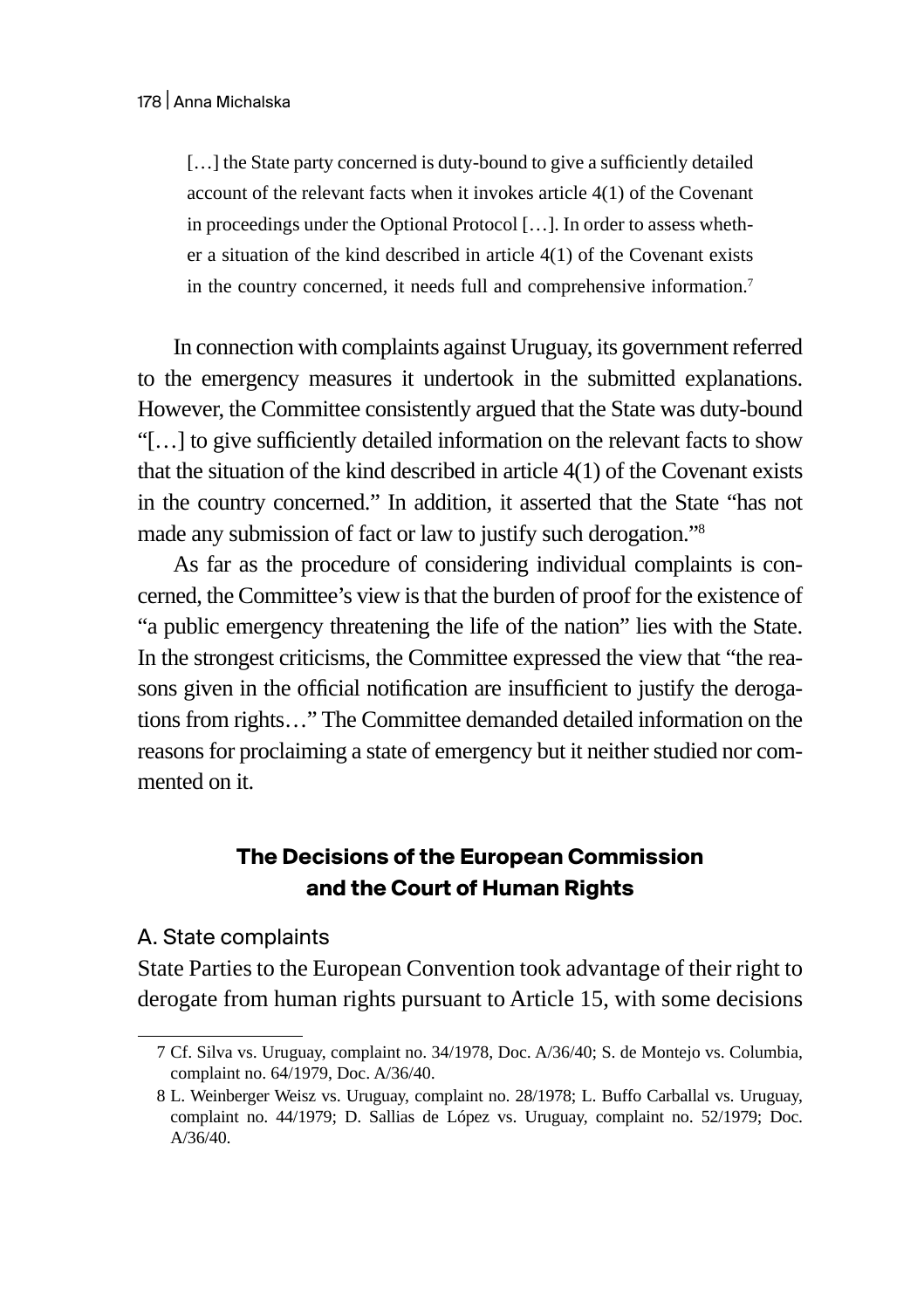being contested by other States filing complaints. The positions taken by the Commission and Court were rather consistent on the question of the definition of "public emergency." Therefore, they shall be illustrated with only two examples.

In the case of Denmark, Norway, Sweden and the Netherlands vs. Greece, the government of the last-mentioned country argued that it was necessary to proclaim a state of emergency due to the following circumstances: communist threat, a crisis of constitutional bodies, and a crisis of public order. Specifying these arguments further, the Greek government claimed that communists active in the country and abroad conspired to carry out an armed coup and planned a takeover of power. To make matters worse, some other political parties collaborated with the communists, incessant cabinet reshuffles made it impossible to govern the country, continued strikes had brought the country to the verge of bankruptcy, and violent street demonstrations threatened the onset of anarchy. The Human Rights Commission found that the Greek government did not prove to a sufficient degree that the situation in their country corresponded to the above description. Thus, the Commission took the stance that the application of Article 15 depended on the prior finding if the values that are to be protected by derogation measures are indeed threatened. It is worthy of note that the Commission relied on witness testimonies, press reports and other information besides the explanations submitted by the Greek government.

In the case in question, the Commission opined that an "emergency that threatens the life of the nation" had to answer the following description:

- The emergency is imminent and serious,
- The consequences of the emergency affect the whole population,
- The organised life of the community of which the State is composed is under threat,
- The crisis or emergency must be exceptional, i.e. the ordinary measures or restrictions provided for in the Convention are plainly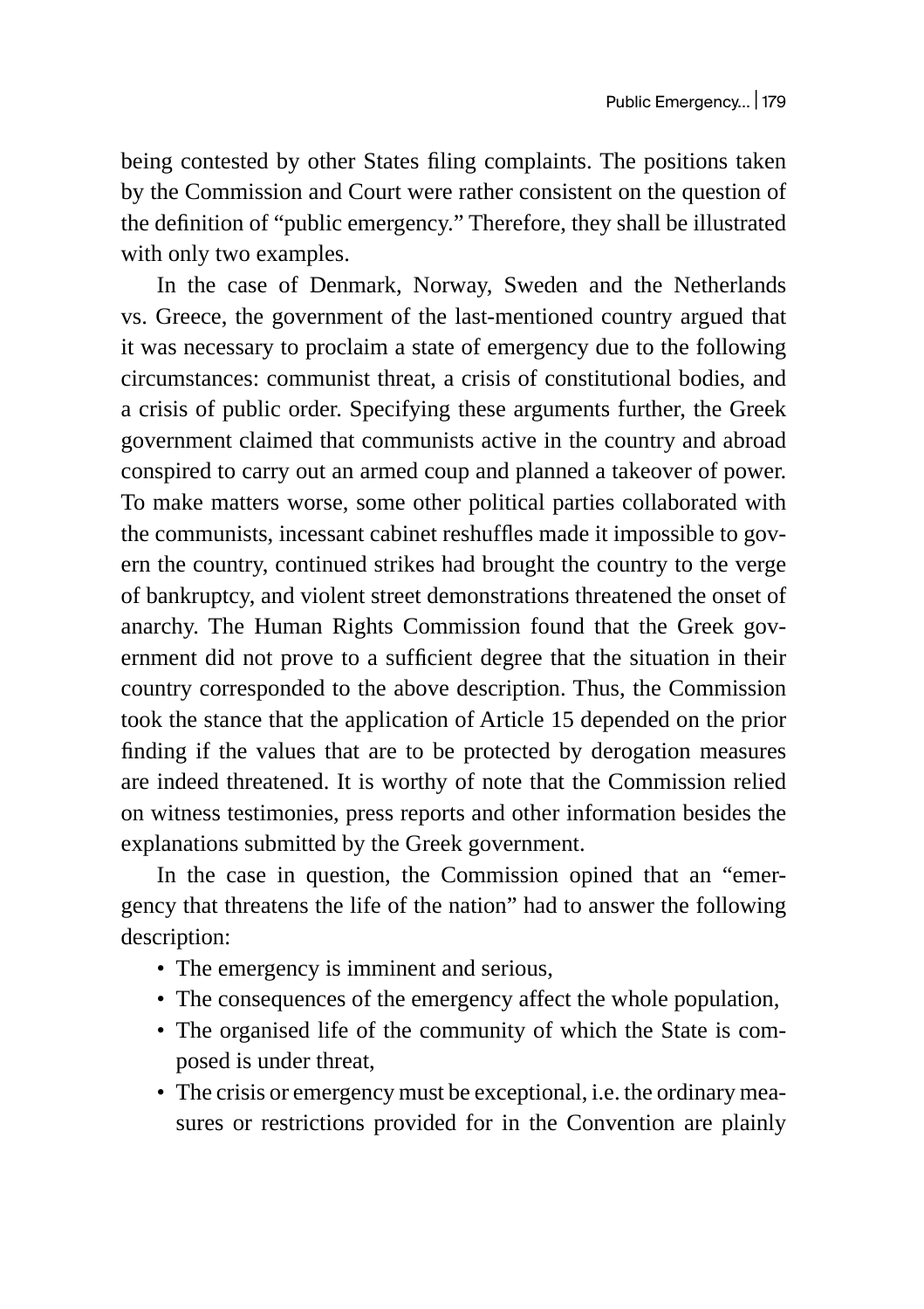inadequate to maintain public safety, order and the health of the population.9

The concept of "public emergency" was the subject of decisions by the Commission and Court in the case of Ireland vs. United Kingdom. The British government first and foremost invoked the extensive activity of paramilitary organisations in Northern Ireland. Both the Commission and the Court found that these circumstances constituted a "public emergency" within the meaning of Article 15 of the Convention.<sup>10</sup>

The procedure of hearing complaints filed by States is objective in nature, that is, its purpose is to protect the values proclaimed by the European Convention and not the rights or interests of parties. It follows that even when the complaining State does not question the existence of a public emergency in the State it levels charges against, the Strasbourg bodies conduct appropriate inquiries. The finding that a public emergency occurred is in principle the starting point for the evaluation whether the measures taken by a State complied with the Convention requirements. It must be realised that it is difficult to draw a clear line between these two stages because an international body, while evaluating measures taken by a State, does this keeping in mind the assessment of the gravity of a public emergency.<sup>11</sup>

# B. Individual Complaints

The definition of a "public emergency threatening the life of the nation" was formulated in 1959 in connection with the Lawless Case. It was a precedent then and together with the definition adopted in the Greek case mentioned earlier, it is a benchmark for international overseeing bodies. In relation to the complaint of Lawless vs. Ireland, the Commission found that the country witnessed "an exceptional situation of crisis

<sup>9</sup> The Greek Case (1969), *Report of the European Commission of Human Rights of 5 November 1969, Yearbook of the European Commission of Human Rights*, vol. XII, p. 72.

<sup>10</sup> *Report of the European Commission of Human Rights* of 25 January 1976; *Judgment of the European Court of Human Rights* of 18 January 1978, Publications of E.C.H.R., A.25(1978), p. 78.

<sup>11</sup> Cf. P. van Dijk, G.J.H van Hoof, *Theory and Practice of the European Convention on Human Rights*, Sec. Ed., Kluwer, Deventer–Boston 1990.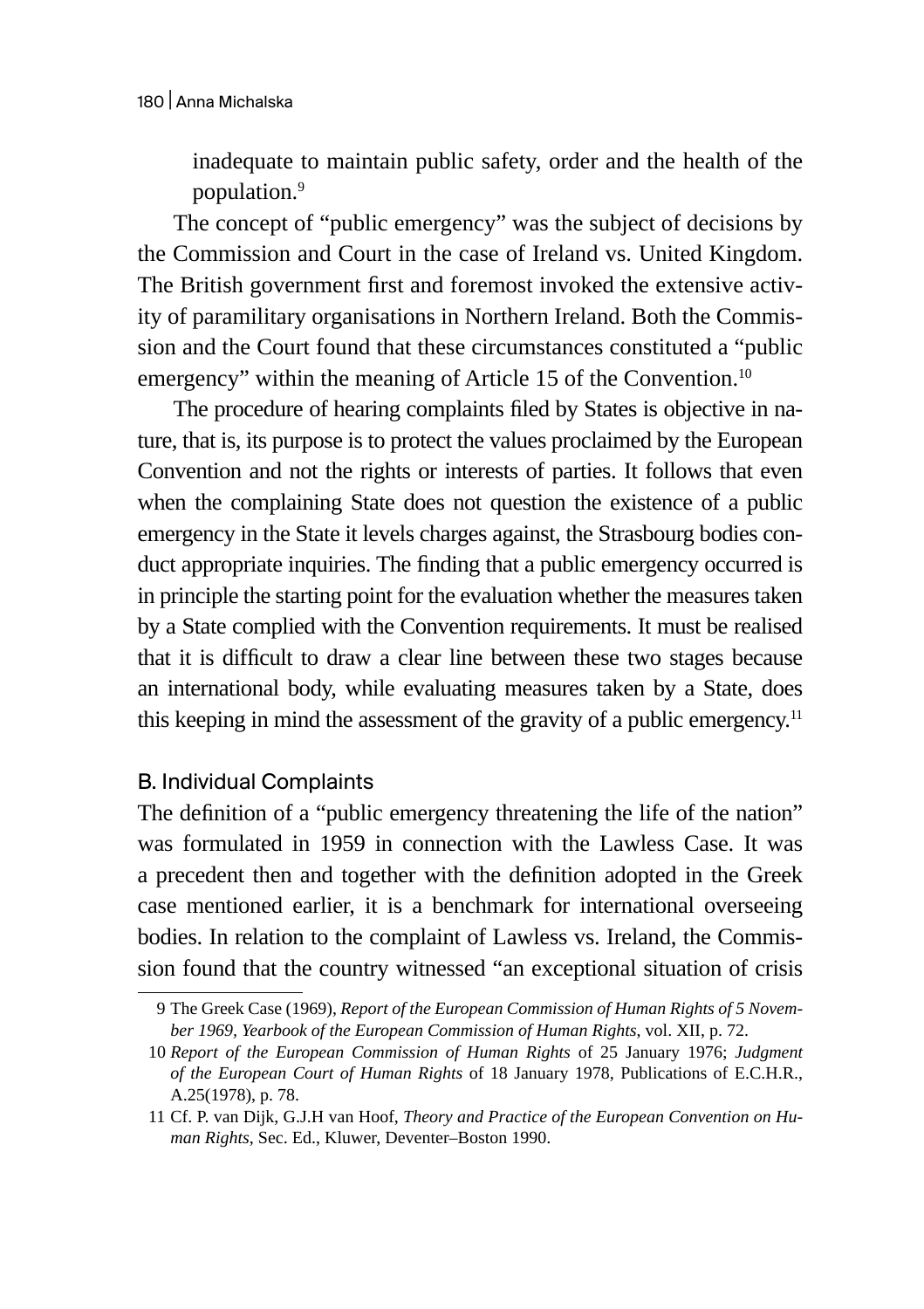or emergency which affects the whole population and constitutes a threat to the organised life of the community of which the State is composed."12 This finding was affirmed by the Court, who in its opinion found that the Irish government had had the following grounds to conclude that a public emergency threatening the life of the nation existed. Firstly, the existence in the territory of the Republic of Ireland of a secret army engaged in unconstitutional activities and using violence to attain its purposes; secondly, the fact that this army was also operating outside the territory of the State, thus seriously jeopardising the relations of the Republic of Ireland with its neighbour; thirdly, the steady and alarming increase in terrorist activities immediately prior to the proclamation of the state of emergency.<sup>13</sup>

From the decisions of the Strasbourg bodies, the clear principle can be deduced that State Parties are empowered to, and responsible for, judging if a specific situation "threatens the life of the nation." Article 15 of the Convention gives some discretion, which, however, may not be identified with full power. The Court and Commission are, under Article 19 of the Convention, responsible for ensuring that States observe the engagements they have undertaken. These bodies investigate if States "[…] have gone beyond the extent strictly required by the exigencies of the crisis." In other words, the margin of discretion is subject to international oversight, including the establishment of the existence of a public emergency.<sup>14</sup>

# **The Position of the American Human Rights Commission**

In a resolution adopted in 1968, the Commission expressed the view that the suspension of constitutional guarantees or the proclamation of

<sup>12</sup> *Report of the European Commission of Human Rights* of 19 December 1959, *Yearbook…*, vol. VII, pp. 472–474.

<sup>13</sup> European Court of Human Rights, Judgment of 1 July 1961, Publications E.C.H.R. A.3 (1961), pp. 57–59.

<sup>14</sup> Cf. Handyside Case, Judgment of 18 January 1978, *Publications…* A.25(1978), p. 78; and the case of Ireland vs. United Kingdom.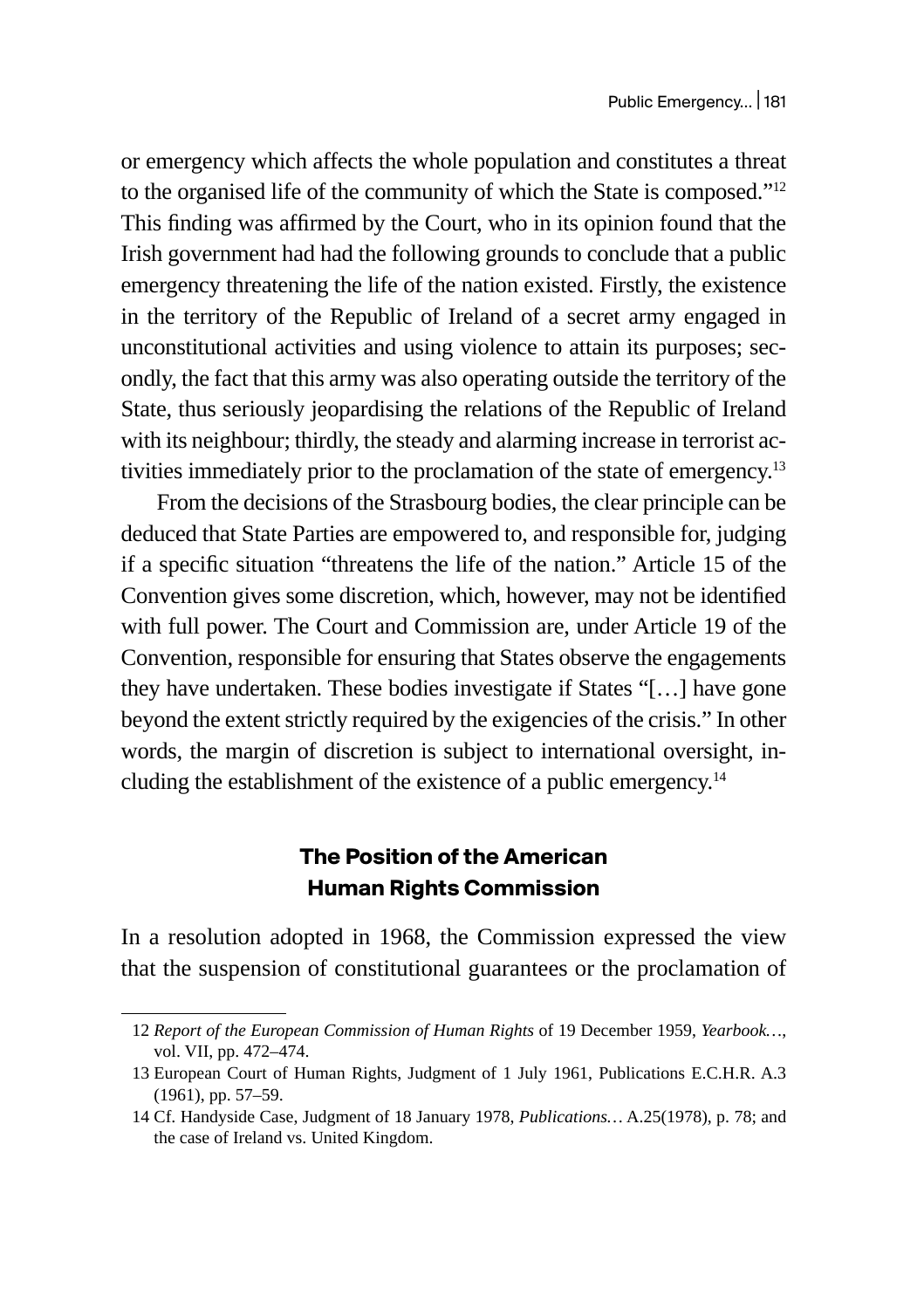a state of emergency was admissible in a democratic system of government "when adopted in the case of war or other serious public emergency threatening the life of the nation or the security of the State."15 Adopted a year later, the Convention uses in its Article 27 a slightly different wording (see Item I above) from which the phrase "threatening the life of the nation" disappeared. The reasons for the discrepancy are difficult to indicate, but it should be stressed that in the procedure of international oversight, the Commission invoked both instruments.

The quoted resolution authorises the Commission to investigate whether exceptional measures were taken in accordance with the constitution (letter a), and whether they are proportional to the exigencies of the situation (letter b). However, no mention is made of the powers of the Commission to assess whether a state of war or another serious public emergency exists in a State (letter c). Nevertheless, the Commission has made pronouncements on this matter several times. Here are the examples.

In the Report on the Situation of Human Rights in Chile, the Commission acknowledged that "[…] although the situation in the country is not completely normal, it is far from a state of war. Consequently, there are no reasons for a further suspension of constitutional guarantees." In the Report on the situation in Paraguay, the Commission did not question the necessity or advisability of the proclamation of a state of emergency but accused its government of not indicating the period for which human rights were derogated from. In the Report on Nicaragua, the Commission ascertained that successive decisions to extend the state of emergency made it "[…] permanent in fact, although the situation in the country does not justify such measures."<sup>16</sup>

In the Report on Colombia, the Commission took the view that "proclamation of a state of siege was justified by the circumstances, but it contravened Article 27 of the American Convention nonetheless."

<sup>15</sup> *Resolution on the Protection of Human Rights in Connection with the Suspension of Constitutional Guarantees or the State of Siege*, OEA/Ser.L/V/II. 19 Doc. 32.

<sup>16</sup> Cf. T. Buergenthal, R. Norris, D. Shelton, *Protecting Human Rights in the Americas. Selected Problems*, N.P. Engel, Kehl-Strasbourg 1982, p. 212.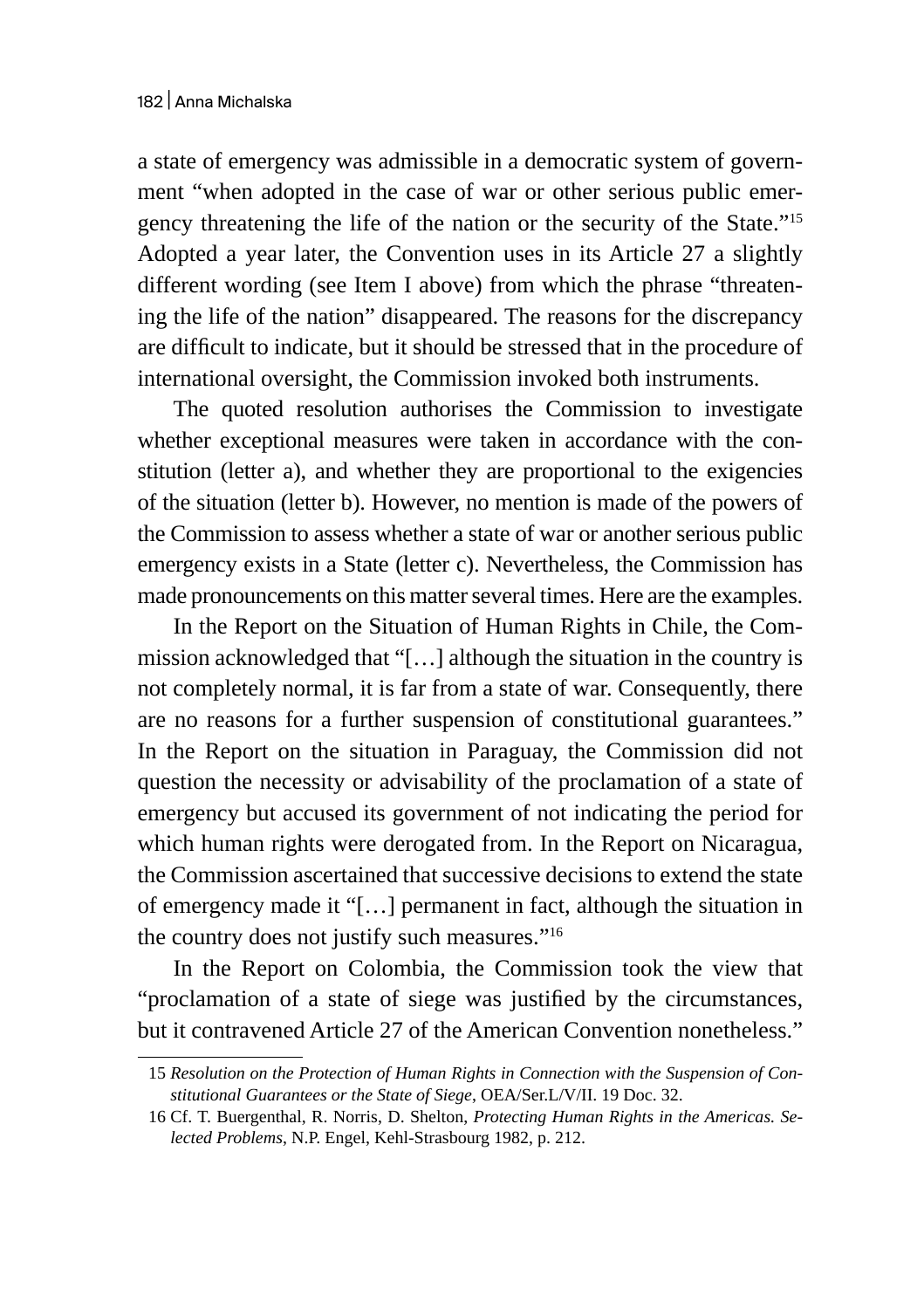The American Commission was unable to define more closely the concept of "public emergency threatening the life of the nation", because it is not found in the Convention. Instead, the Commission judged if the situation in a country threatened the values listed in Article 27 of the American Convention. In the Report for the OAS General Assembly drawn up in 1980–1981, the Commission recommended that Member States resort to derogation from human rights in truly exceptional situations.<sup>17</sup> Analogous resolutions were adopted later as well.

# **The Position of the UN Human Rights Commission**

In 1977, the Sub-commission on Prevention of Discrimination and Protection of Minorities decided to monitor continuously the impact of states of emergency on human rights. Nicole Questiaux submitted the first report on this question in  $1982<sup>18</sup>$  A year later, the Sub-Committee decided to include in its annual agenda the item "Realisation of the right to derogation established in Article 4 of the Covenant on Civil and Political Rights, and human rights violations."

Questiaux distinguished three types of situations, which she classified as a "public emergency threatening the life of the nation."

First, a political crisis involving an international military conflict, a war for national independence, a military conflict of a non-international character, riots or internal tensions. The humanitarian law applies to the first two situations.

Second, *force majeure* such as an earthquake, flood, cyclone, volcano eruption, etc. Such events may justify derogation from human rights,

<sup>17</sup> The Report was drawn up in connection with the complaint filed by Pedro P. Camargo and explanations submitted by the State concerned. Camargo also filed a complaint with the Human Rights Committee, making very similar allegations. The view of the Committee was similar (not identical, though) to the position of the American Commission.

<sup>18</sup> *Question of the Human Rights of Persons Subjected to any Form of Detention or Imprisonment: Study of the implication for human rights of recent developments concerning situations known as states of siege or emergency*, U.N. Doc. E/CN.4/Sub.2/1982/15, hereinafter quoted as "Questiaux".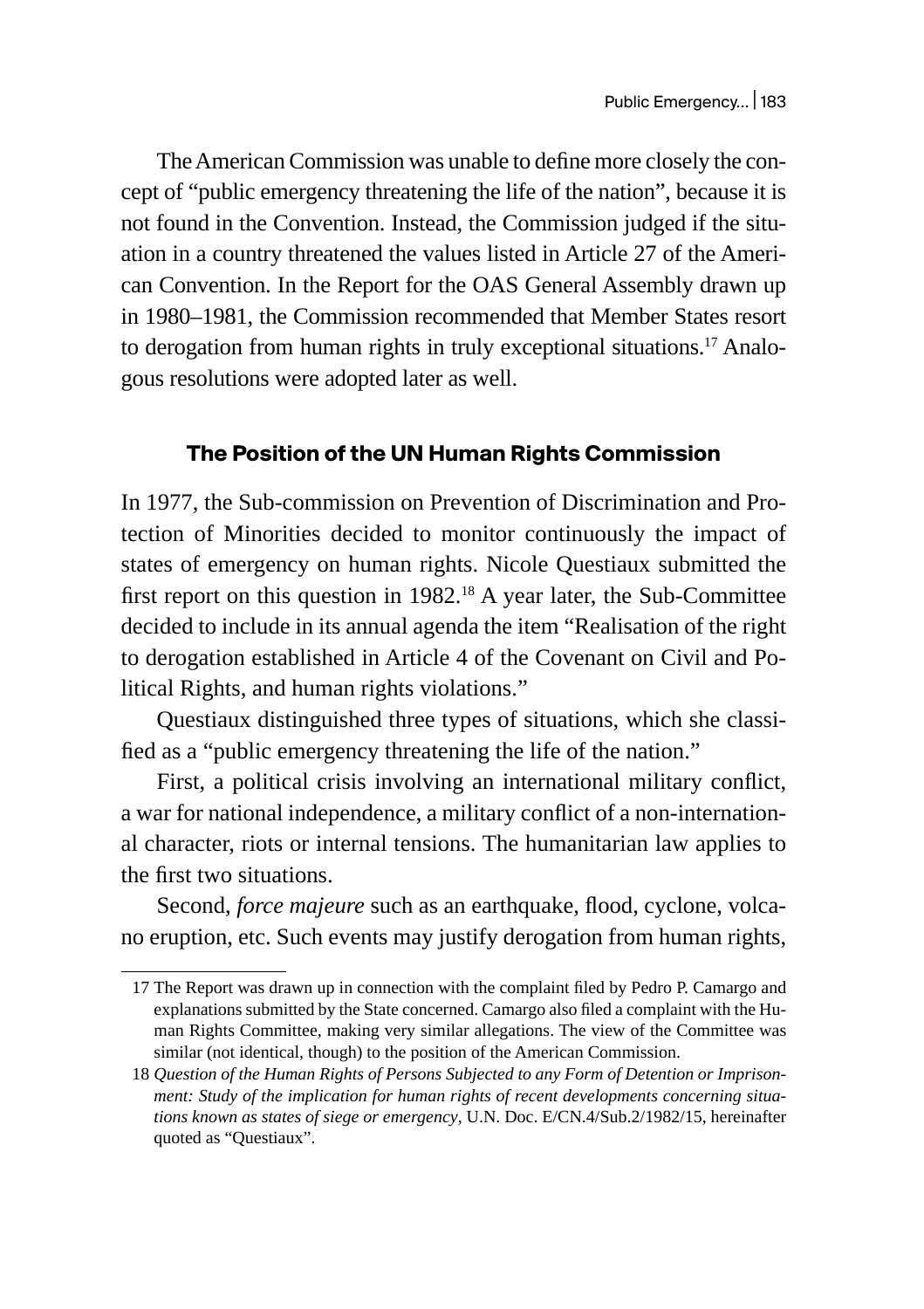but only when the events are rare and unusual in a given area. It is worth mentioning in this context that Erica-Irene Daes (also a Rapporteur of the Human Rights Commission) believed that *force majeure* could justify a restriction of certain human rights but not their derogation.<sup>19</sup>

Third, an economic crisis, including chronic economic underdevelopment. In the course of discussion on the draft Covenant, views were expressed that such circumstances could not justify the application of Article 4.

A "state of emergency", which in national law is sometimes referred to as "state of siege, of alert, of prevention, of internal war, or as martial law and special powers, is treated by Questiaux as a "state of law being a consequence of exceptional circumstances." She defines the latter as "a crisis situation affecting the population as a whole and constituting a threat to the organised existence of the community which forms the basis of the State."

The Ad Hoc Working Group of the Human Rights Commission that investigated human rights violations in Chile in the light of Article 4 of the Covenant "has not found, so far, any serious elements attesting to the existence of danger of a degree of internal disturbance which could have motivated the extensive suspension of constitutional guarantees that has occurred in Chile"  $(170)^{20}$  It was this report among others that was a starting point for the discussion of severity, which shall be discussed in section IV.

# **Authoritative Juristic Literature**

In 1984, a group of 31 outstanding experts on international law adopted a document entitled "The Siracusa Principles on the Limitation and Derogation Provisions in the International Covenant on Civil and Political

<sup>19</sup> *Study of the individual's duties to the community and the limitations on human rights and freedoms under article 29 of the Universal Declaration of Human Rights,* E/CN.4/Sub.2/432/Rev.1.

<sup>20</sup> *Report of the Ad Hoc Working Group on the Situation of Human Rights in Chile*, U.N. Doc. A/10285/1975.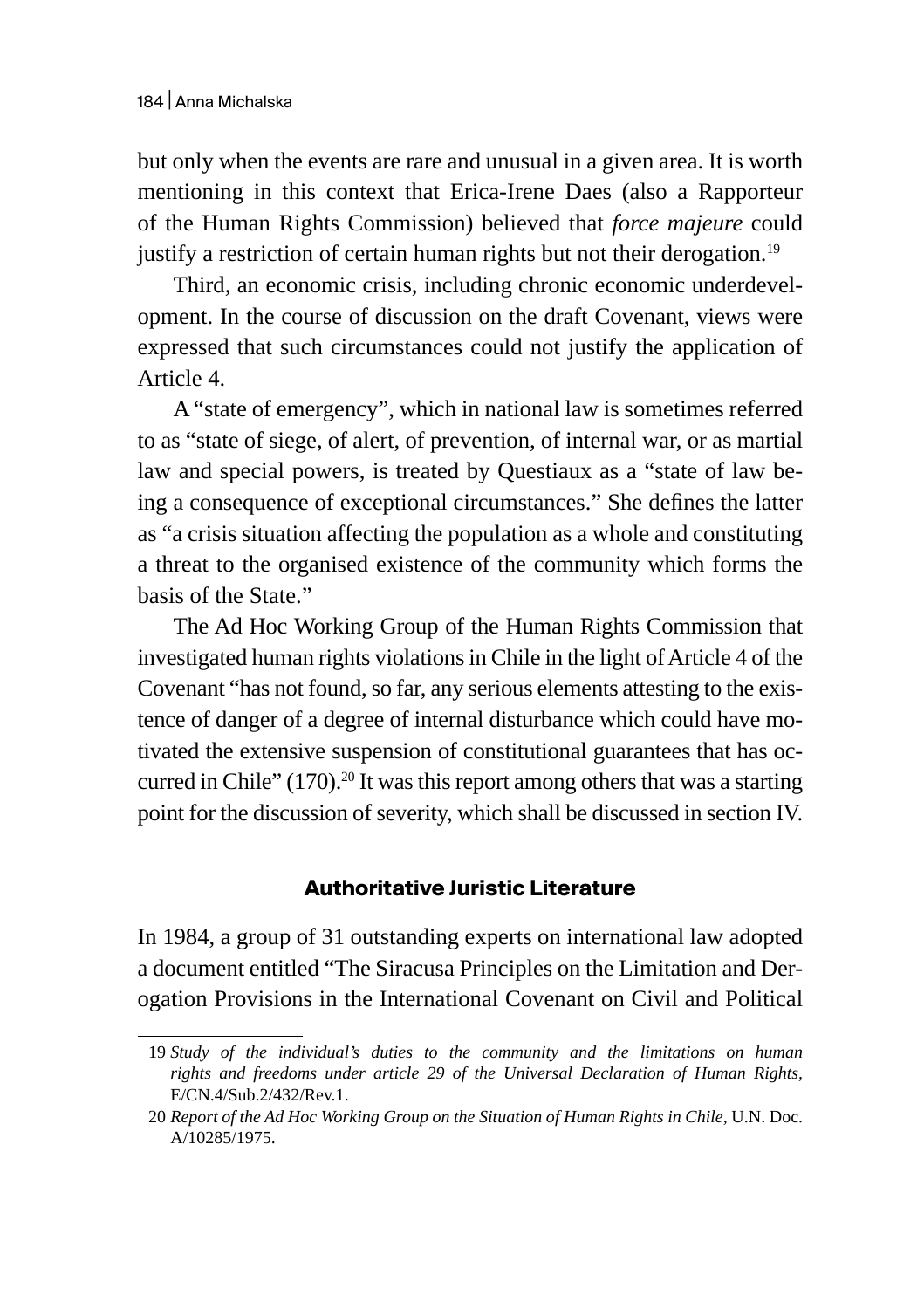Rights", popularly known as the "Siracusa Principles", in reference to the conference venue. Item II, letters A & B, of the document analyses the meaning and scope of application of the clause "public emergency threatening the life of the nation." It reads as follows:

- 39. A state party may take measures derogating from its obligations under the International Covenant on Civil and Political Rights pursuant to Article 4 (hereinafter called "derogation measures") only when faced with a situation of exceptional and actual or imminent danger which threatens the life of the nation. A threat to the life of the nation is one that: (a) affects the whole of the population and either the whole or part of the territory of the state; and (b) threatens the physical integrity of the population, the political independence or the territorial integrity of the state or the existence or basic functioning of institutions indispensable to ensure and protect the rights recognized in the Covenant.
- 40. Internal conflict and unrest that do not constitute a grave and imminent threat to the life of the nation cannot justify derogations under Article 4.
- 41. Economic difficulties *per se* cannot justify derogation measures.<sup>21</sup>

The Siracusa Principles strongly emphasise two circumstances. First, the ultimate purpose of derogation from obligations is the protection of human rights. Second, only serious disturbances of social and political life may be classified as a threat to the life of the nation. Hence, these proposals go further than the linguistic interpretation of Article 4 of the Covenant and Article 15 of the European Convention allows. They meet halfway, however, the interpretation put on these articles by the Strasbourg bodies. Furthermore, the Principles impose unequivocally, albeit implicitly, a prohibition against derogation from human rights

<sup>21</sup> *The Siracusa Principles on the Limitation and Derogation Provisions in the International Covenant on Civil and Political Rights*, https://www.icj.org/wp-content/uploads/1984/07/ Siracusa-principles-ICCPR-legal-submission-1985-eng.pdf.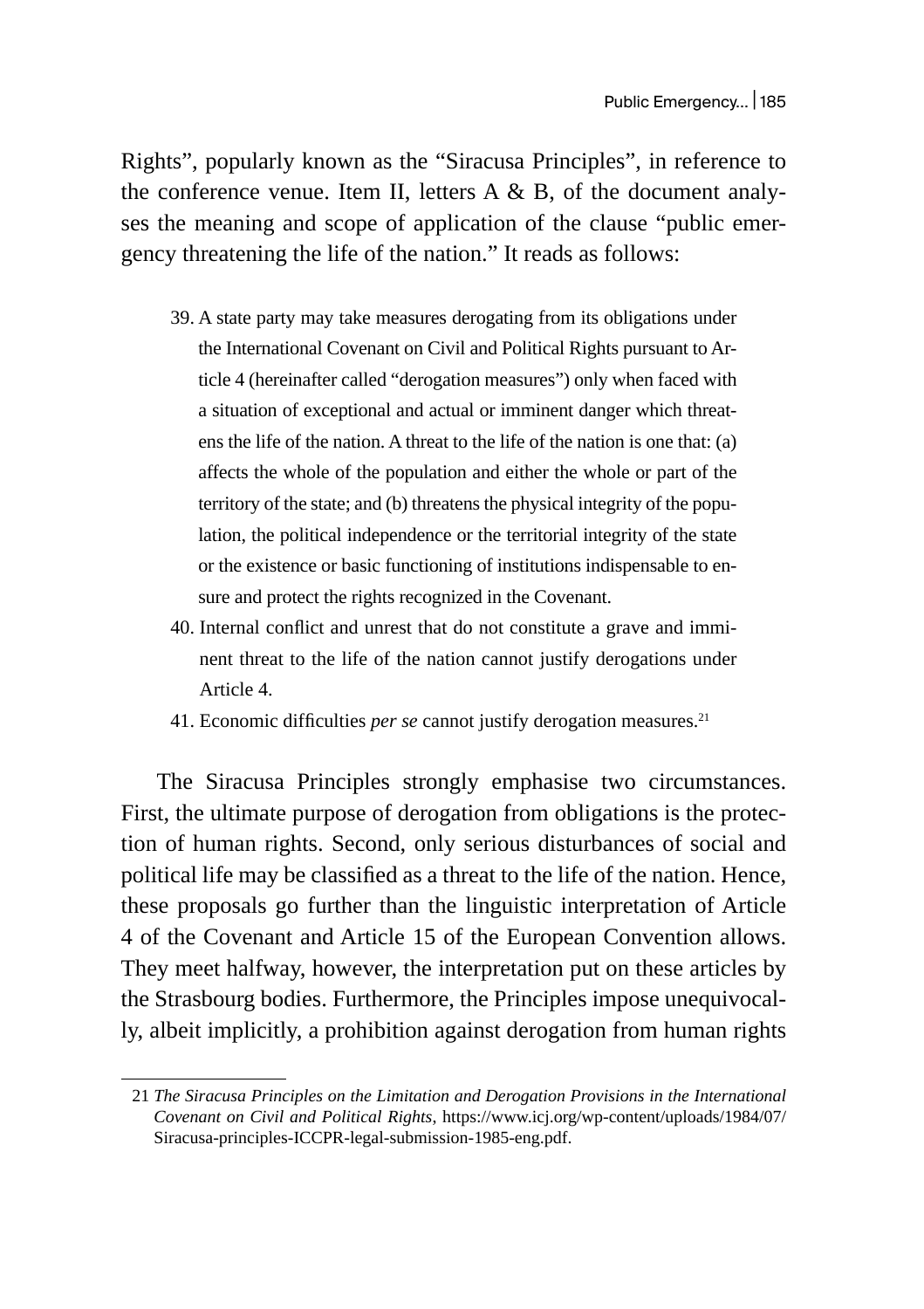obligations for preventive purposes. In other words, a threat must be imminent for derogation to take place.

The Siracusa Principles do not provide a typology of the situations that may be recognised in good faith as a threat to the life of the nation. What they underscore, as does the Questiaux report, is the principle that economic difficulties cannot justify derogation from human rights because, as a rule, they do not satisfy the requirement of "exceptionality."22

An attempt to clarify the meaning of the phrase "public emergency threatening the life of the nation" was made by J. F. Hartman, one of the authors of the Siracusa Principles.<sup>23</sup> First, Article 4 of the Covenant should be invoked only in extraordinary and extreme states and not in situations of chronic political or social tension. Second, an emergency must threaten the population as a whole and equally, and also the functioning of democratic institutions. Third, an emergency must be imminent and serious, not only potential or barely noticeable.

As examples of this understanding of a public emergency, Hartman gives military conflicts, internal riots, natural and nuclear disasters, if their effects seriously destabilise social life. Further, a large-scale economic crisis or chronic famine and underdevelopment, causing social or political unrest, may justify derogation from obligations in exceptional cases.

When interpreting Article 4 of the Covenant, faced with rather general and laconic decisions of the Human Rights Committee, the juristic literature turns to the accumulated decisions of the Strasbourg bodies. M. Nowak proposes the following criteria for a "public emergency": it must be real, direct, affect the population as a whole, prevent organised social life from continuing, while limitations provided for in specific regulations are inadequate. $^{24}$ 

<sup>22</sup> Cf. D. O'Donell, *Commentary by the Rapporteur on Derogation, Human Rights…*, "Human Rights Quarterly" 1985, vol. 7, no. 1, pp. 23–27.

<sup>23</sup> *Working Paper for the Committee of Experts on the Article 4 Derogation Provision*, *Human Rights*…, pp. 89–91.

<sup>24</sup> *UN Covenant on Civil and Political Rights, CCPR Commentary*, N.P. Engel, Kehl-Strasbourg 1993, p. 78 ff.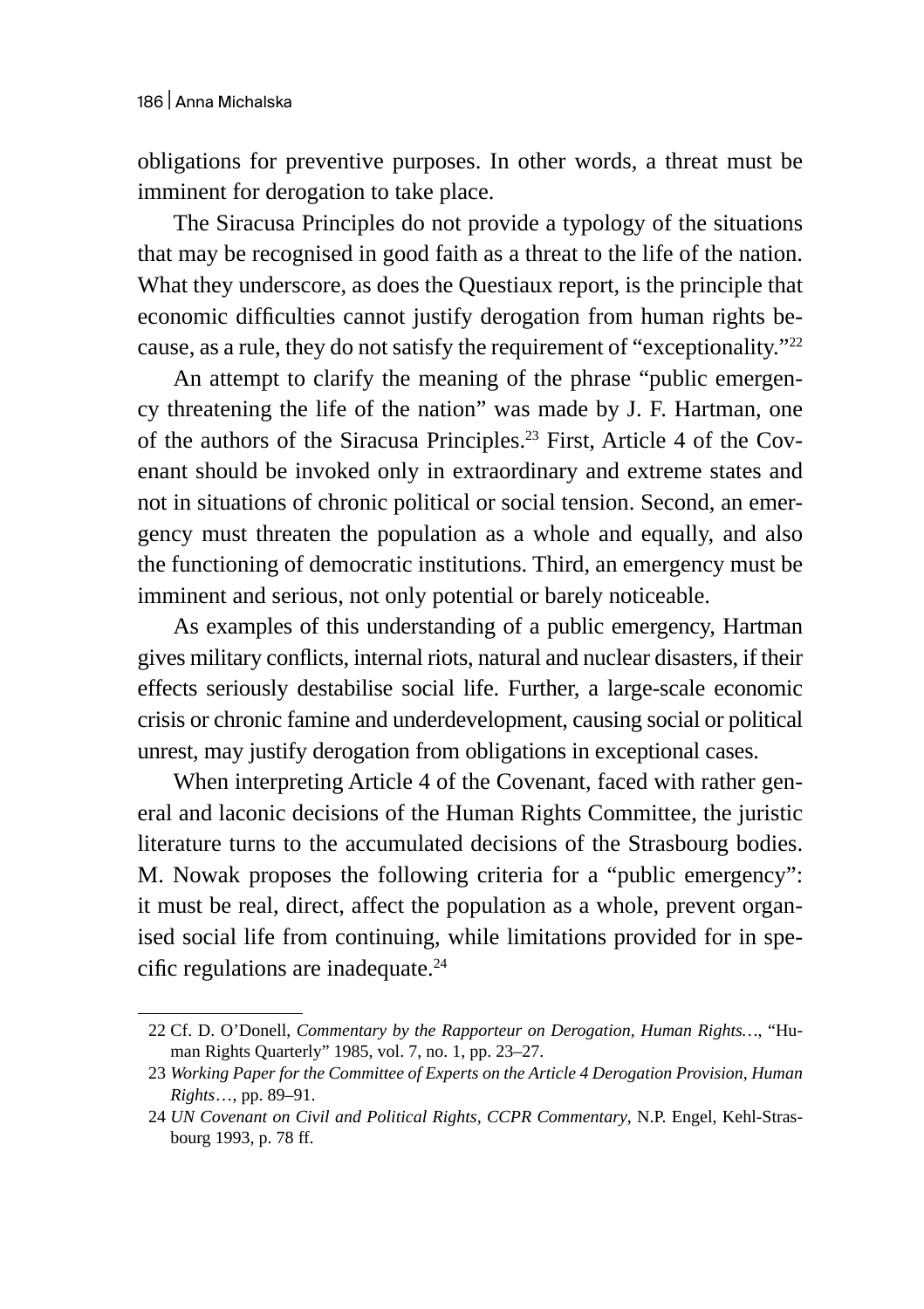Moreover, the juristic literature discusses the geographic scope, degree of severity and time in which an emergency occurs. Hartman believes that an emergency having a limited geographic scope (raids by terrorist groups across the border) justifies derogation from obligations, provided that it affects the operation of State institutions. He clearly alludes to the position of the European Human Rights Commission which in the Lawless Case found that "armed raids by the IRA across the border jeopardise the external relations of Ireland and, consequently, the life of the nation." However, industrial unrest of a local character does not justify the declaration of a state of emergency in the whole country.25

The severity of an emergency must be "exceptional" indeed in order to avoid the situation Questiaux calls a "permanent and institutionalised" state of emergency. Different political views shared by a part of society and political unrest must be—at least to some degree—tolerated in a democratic State. Competent bodies may limit particular rights on account of State security or public order, but derogation serves only "to protect the life of the nation."

The clause "public emergency threatening the life of the nation" is functionally tied to other conditions for derogating from human rights, which are stipulated in relevant regulations. The juristic literature and international bodies are chiefly interested in the scope of derogation and the principle of the proportionality of measures. $26$ 

#### **Conclusion**

The study of international instruments, decisions and the authoritative juristic literature leads to the conclusion that a public emergency threat-

<sup>25</sup> The Chilean government declared a state of emergency in response to the "lunch-box campaign" conducted by workers in the El Loa province. This decision was strongly criticised in: *Report of the Ad Hoc Working Group…*, U.N. Doc. E/CN.4/1210 (1979).

<sup>26</sup> Cf. International Commission of Jurists, *States of Emergency. Their Impact on Human Rights* (1983); *Rule of Law in a State of Emergency* (1988); D. McGoldrick, *The Human Rights Committee*, Oxford 1991.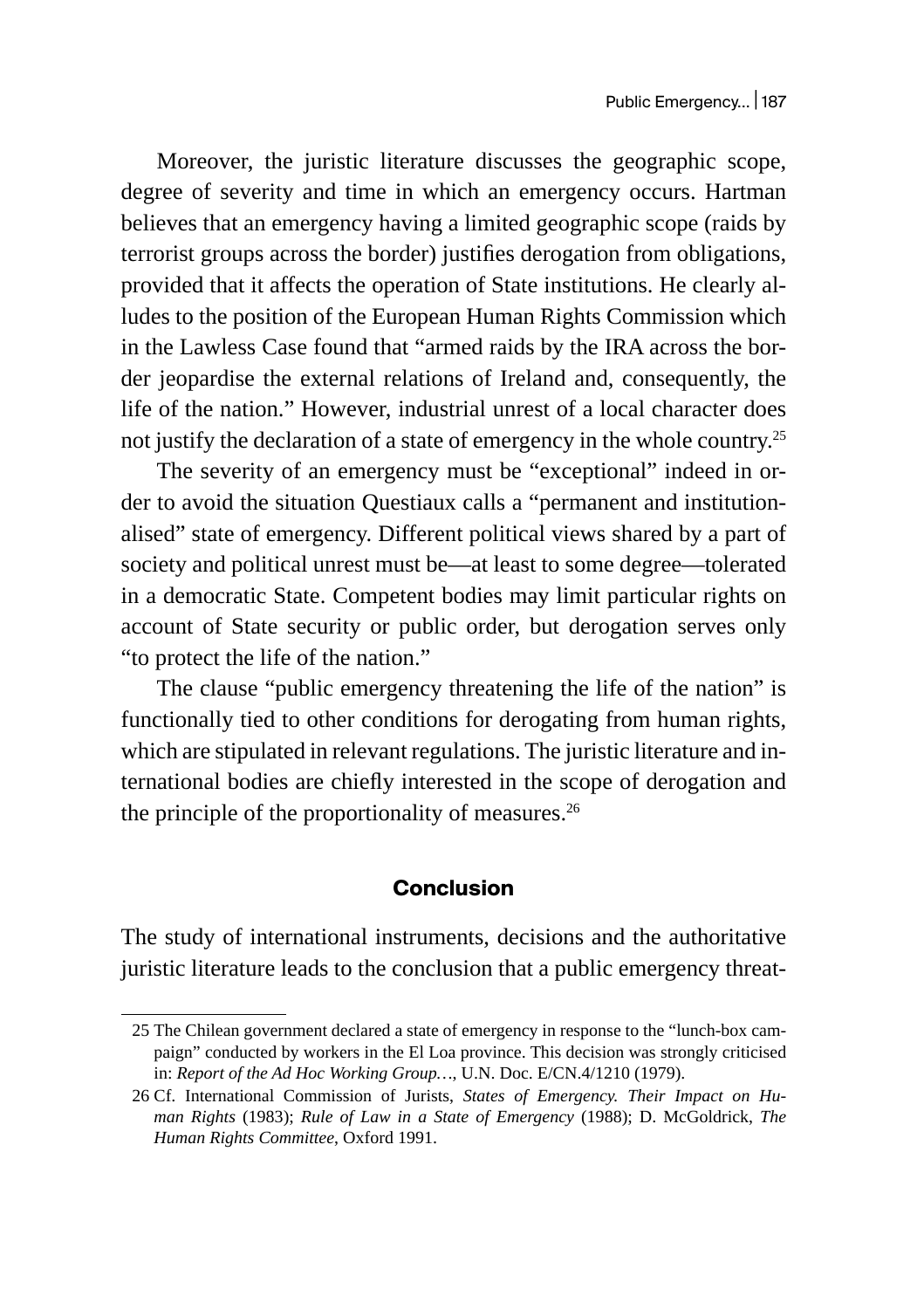ening the life of the nation may have a military, social, political, economic or finally ecological character. Moreover, an emergency may be external or internal. It seems, however, that the assessment of whether a public emergency exists should be based more on its severity than on its character. In other words, the severity of a threat, not its kind, should be considered a reason for derogation from international obligations. In this respect, however, one can hardly expect international bodies to work out tolerably uniform benchmarks. A factor that in one State is considered a major threat to the life of the nation may be considered a minor occurrence in another State, with the assessment always being made by those who govern, not the governed.

In October 1996, the Polish Sejm debated the motion to bring to trial before the Tribunal of State persons responsible for proclaiming martial law in Poland on 13 December 1981. The report of the Constitutional Accountability Committee argued that "the then authorities had compelling reasons to be afraid of a foreign intervention and moreover, the threat consisted in "activities of the opposition attempting to change the system of government and the possibility of the eruption of street fighting due to demonstrations announced by the Solidarity." The well-known *Gazeta Wyborcza* columnist Ewa Milewicz in her commentary on the report wrote, "It is not known whether the proclamation of martial law was a prohibited act. This matter could not be decided by ruling coalition deputies, members of the Sejm Constitutional Accountability Committee." Let these words be the conclusion to the present article.

#### **References**

Bossuyt M., *Guide to the "travaux préparatoires" of the International Covenant on Civil and Political Rights*, Nijhoff Pub, Dordrecht 1987. Buergenthal T., Norris R., Shelton D., *Protecting Human Rights in the Americas. Selected Problems*, N.P. Engel, Kehl-Strasbourg 1982. D. Sallias de López vs. Uruguay, complaint no. 52/1979; Doc. A/36/40.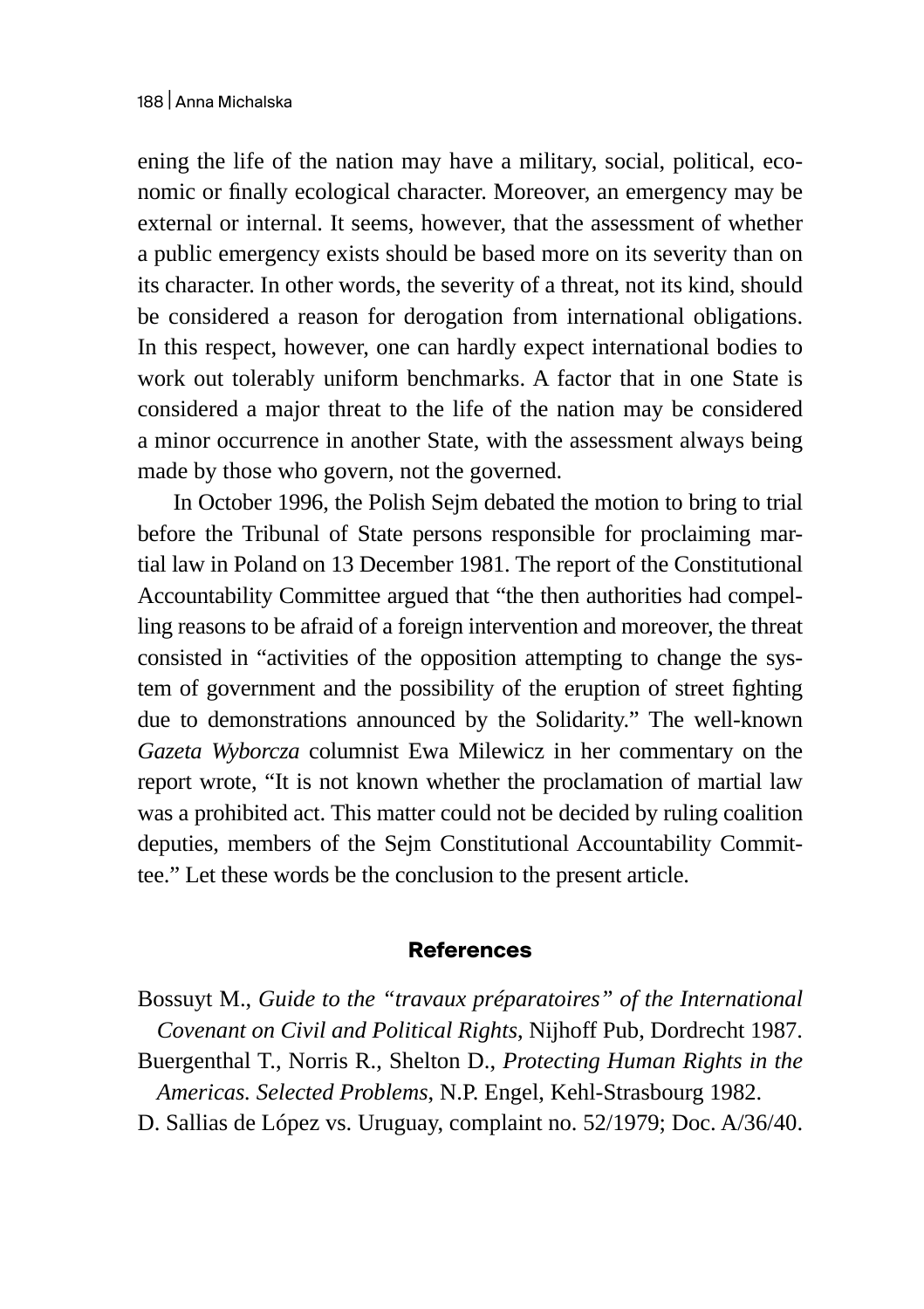- Dijk P. van, Hoof G.J.H van, *Theory and Practice of the European Convention on Human Rights*, Sec. Ed., Kluwer, Deventer–Boston 1990.
- European Court of Human Rights, Judgment of 1 July 1961, Publications E.C.H.R. A.3 (1961).
- *Fifth revised annual report and list of States which, since 1 January 1985, have proclaimed, extended or terminated a state of emergency*, presented by Mr Leonardo Despouy, Special Rapporteur appointed pursuant to Economic and Social Council resolution 1985/37.E/CN.4/ Sub.2/1992/Rev.1 (hereinafter: Despouy).
- Handyside Case, Judgment of 18 January 1978, *Publications…* A.25(1978).
- International Commission of Jurists, *States of Emergency. Their Impact on Human Rights* (1983).
- *Judgment of the European Court of Human Rights* of 18 January 1978, Publications of E.C.H.R., A.25(1978).
- L. Buffo Carballal vs. Uruguay, complaint no. 44/1979.
- L. Weinberger Weisz vs. Uruguay, complaint no. 28/1978.
- McGoldrick D., *The Human Rights Committee*, Clarendon Press, Oxford 1991.
- O'Donell D., *Commentary by the Rapporteur on Derogation*, Human Rights, "Human Rights Quarterly" 1985, vol. 7, no. 1.
- *Question of the Human Rights of Persons Subjected to any Form of Detention or Imprisonment: Study of the implication for human rights of recent developments concerning situations known as states of siege or emergency*, U.N. Doc. E/CN.4/Sub.2/1982/15, hereinafter quoted as "Questiaux".
- Report by the United Kingdom; A/34/40.
- *Report of the Ad Hoc Working Group on the Situation of Human Rights in Chile*, U.N. Doc. A/10285/1975.
- *Report of the Ad Hoc Working Group on the Situation of Human Rights in Chile*, U.N. Doc. E/CN.4/1210 (1979).
- *Report of the European Commission of Human Rights* of 19 December 1959.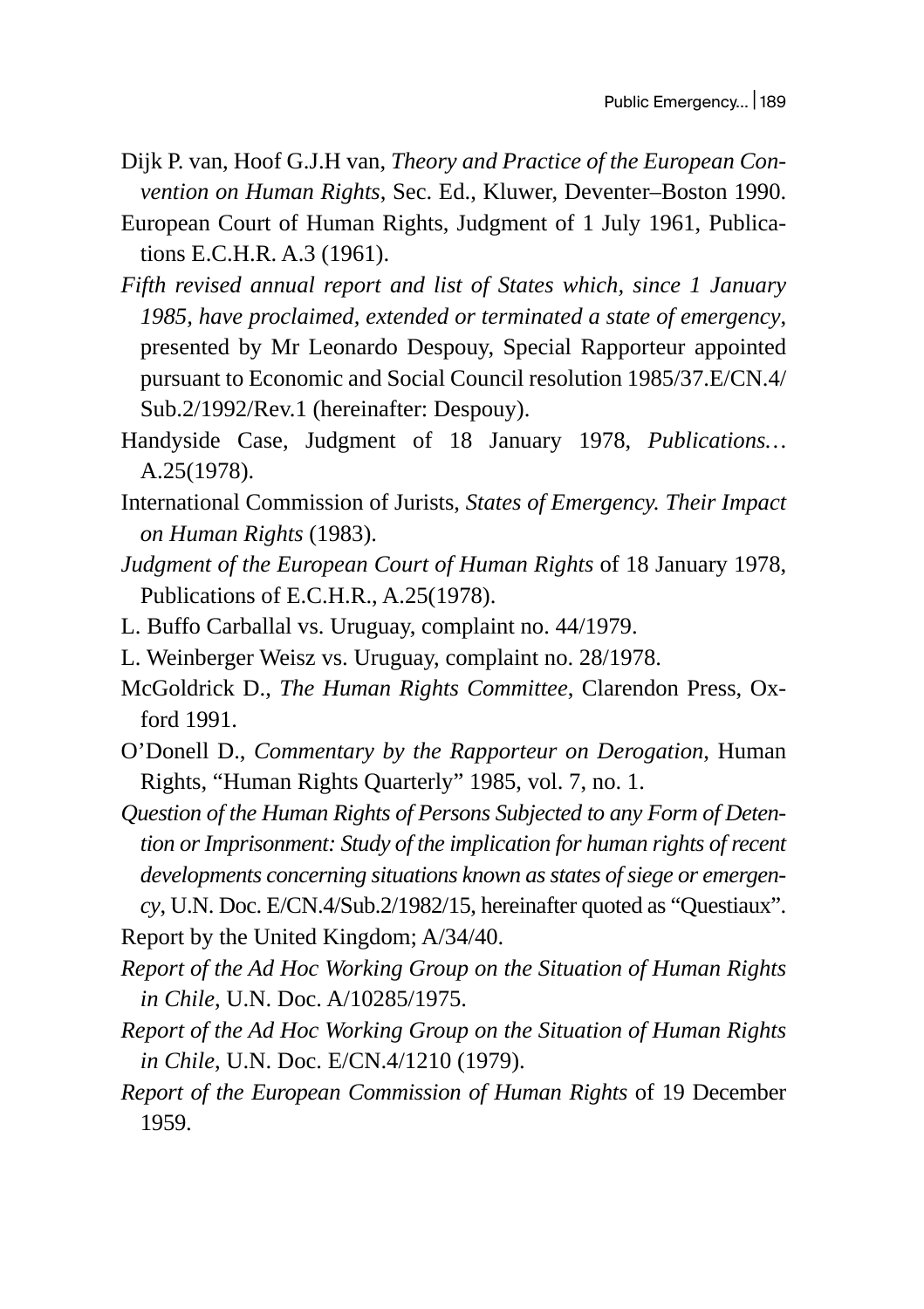- *Report of the European Commission of Human Rights* of 25 January 1976. *Report of the Human Rights Committee*, vol. I, G.A. Official Records, Forty-ninth Session, Supplement No. 40/A/49/40.
- *Resolution on the Protection of Human Rights in Connection with the Suspension of Constitutional Guarantees or the State of Siege*, OEA/ Ser.L/V/II. 19 Doc. 32.
- *Rule of Law in a State of Emergency* (1988).

S. de Montejo vs. Columbia, complaint no. 64/1979, Doc. A/36/40.

- Silva vs. Uruguay, complaint no. 34/1978, Doc. A/36/40.
- *Study of the individual's duties to the community and the limitations on human rights and freedoms under article 29 of the Universal Declaration of Human Rights,* E/CN.4/Sub.2/432/Rev.1.
- The Greek Case (1969), *Report of the European Commission of Human Rights of 5 November 1969*, *Yearbook of the European Commission of Human Rights*, vol. XII.
- *The Siracusa Principles on the Limitation and Derogation Provisions in the International Covenant on Civil and Political Rights*, https:// www.icj.org/wp-content/uploads/1984/07/Siracusa-principles-IC-CPR-legal-submission-1985-eng.pdf.

U.N. Doc.E/CN.4/SR.127.

- *UN Covenant on Civil and Political Rights, CCPR Commentary*, N.P. Engel, Kehl-Strasbourg 1993.
- *Working Paper for the Committee of Experts on the Article 4 Derogation Provision*, *Yearbook of the European Commission of Human Rights*, vol. VII.